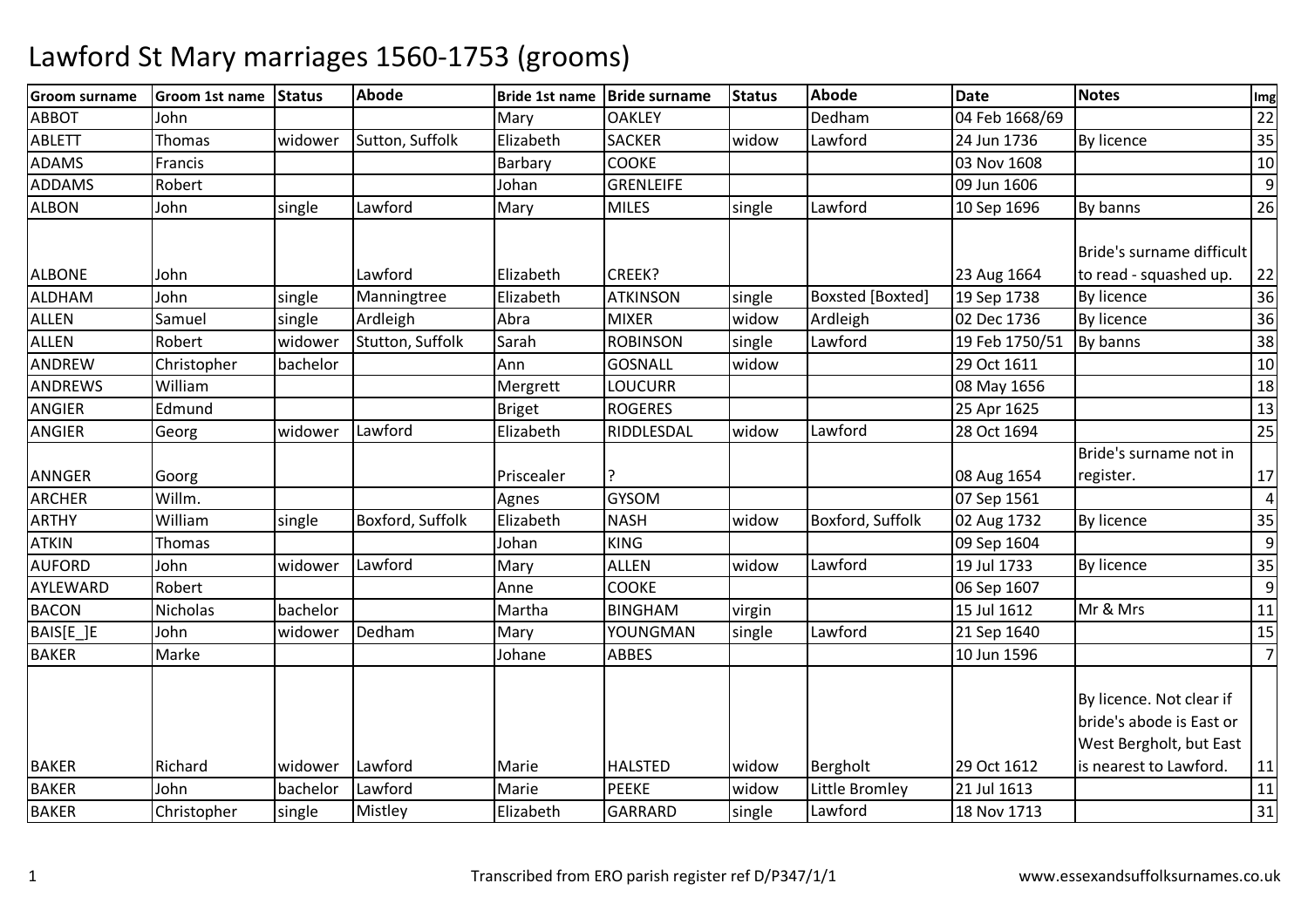| <b>Groom surname</b> | <b>Groom 1st name</b> | <b>Status</b> | <b>Abode</b>   | <b>Bride 1st name</b> | <b>Bride surname</b> | <b>Status</b> | Abode          | <b>Date</b>    | <b>Notes</b>            | Img             |
|----------------------|-----------------------|---------------|----------------|-----------------------|----------------------|---------------|----------------|----------------|-------------------------|-----------------|
|                      |                       |               | East Bergholt, |                       |                      |               | East Bergholt, |                |                         |                 |
| <b>BAKER</b>         | William               | single        | Suffolk        | Elizabeth             | <b>PURCASS</b>       | single        | Suffolk        | 14 Aug 1732    | By licence              | 35              |
| <b>BAKER</b>         | John                  | single        | Dedham         | Mary                  | <b>THORP</b>         | single        | Lawford        | 15 Jan 1745/46 | By licence.             | $\overline{37}$ |
| <b>BALDROWE</b>      | Gorge                 |               | Ipswich        | Margaret              | <b>CLAPTON</b>       |               | Coggeshall     | 09 Nov 1646    | Mr & Mrs                | 89              |
| <b>BARBER</b>        | John                  | single        | Lawford        | Mary                  | <b>PAIN</b>          | single        | Lawford        | 02 Dec 1753    | By banns                | 38              |
| <b>BARNARD</b>       | Thomas                | single        | Lawford        | Barbary               | <b>BONES</b>         | single        | Dedham         | 21 Sep 1732    | By licence              | 35              |
|                      |                       |               |                |                       |                      |               |                |                |                         |                 |
|                      |                       |               |                |                       |                      |               |                |                | No date, but says it    |                 |
|                      |                       |               |                |                       |                      |               |                |                | happened about the      |                 |
|                      |                       |               |                |                       |                      |               |                |                | end of August. Last     |                 |
|                      |                       |               |                |                       |                      |               |                |                | letter of bride's       |                 |
|                      |                       |               |                |                       |                      |               |                |                | surname might be an S   |                 |
|                      |                       |               |                |                       |                      |               |                |                | or might be a smudge.   |                 |
|                      |                       |               |                |                       |                      |               |                |                | Surname either Brooke   |                 |
| <b>BARTON</b>        | Symon                 |               |                | Johan                 | BROOKE[S]            |               |                | * Aug 1593     | or Brookes.             | $\overline{7}$  |
| <b>BARTON</b>        | Simon                 | widower       |                | Ann                   | <b>SMITH</b>         | widow         |                | 10 Sep 1611    |                         | 10              |
| <b>BARTON</b>        | William               |               |                | Mary                  | SHELDRAKE            |               |                | 18 Jan 1626/27 |                         | 13              |
| <b>BARTON</b>        | William               | single        | Lawford        | Mary                  | <b>FARRINGTON</b>    | single        | Wix            | 19 Aug 1735    | By banns                | 35              |
| <b>BASKETT</b>       | John                  | single        | Lawford        | Mary                  | <b>ALLEN</b>         | single        | Lawford        | 10 Feb 1731/32 | By banns                | $\overline{34}$ |
| <b>BASTING</b>       | Henry                 | widower       | Mistley        | Mary                  | <b>WOODS</b>         |               | Mistley        | 01 Nov 1730    | By licence              | 34              |
|                      |                       |               |                |                       |                      |               |                |                | The groom is the rector |                 |
| <b>BAYTHORNE</b>     | Thomas                |               |                | Katherine             | <b>MARTIN</b>        | widow         | Dedham         | 02 Jan 1672/73 | of Frating              | 23              |
| <b>BELOW</b>         | James                 | single        |                | Sarah                 | <b>BACON</b>         | single        |                | 29 Sep 1730    | By banns                | 34              |
| <b>BETTS</b>         | James                 | widower       | Little Bromley | Judith                | <b>KEMBLE</b>        | widow         | Lawford        | 12 Feb 1711/12 | By banns                | 30              |
| <b>BIGSBE</b>        | William               |               | Dedham         | Sarah                 | <b>MAN</b>           |               | Lawford        | 12 Apr 1670    |                         | $\overline{22}$ |
| <b>BINES</b>         | Peter                 |               | Lawford        | Susan                 | <b>HURREL</b>        | single        | Lawford        | 05 Jan 1741/42 | By banns                | 36              |
| <b>BISHOP</b>        | Abraham               |               | Manningtree    | Sarah                 | <b>CLARKE</b>        |               | Lawford        | 02 Jul 1678    |                         | $\overline{23}$ |
| <b>BLYTH</b>         | Samuel                | widower       | Langham        | Martha                | SALMON               | single        | Dedham         | 26 Oct 1726    | By licence              | 33              |
| <b>BOCKING</b>       | John                  | single        | Mistley        | Susan                 | <b>NORRIS</b>        | single        | Lawford        | 17 Oct 1749    | By banns                | 38              |
| <b>BOIS</b>          | Richard               |               | Colchester     | Ann                   | <b>BOND</b>          |               | Dedham         | 18 May 1668    |                         | $\overline{22}$ |
| <b>BORODELL</b>      | John                  |               |                | Marie                 | LAVENDER             |               |                | 04 Nov 1604    |                         | $\overline{9}$  |
| <b>BRAIKSTEAD</b>    | Jams                  |               |                | Mary                  | <b>GAUTTONN</b>      |               |                | 17 Jun 1659    |                         | 19              |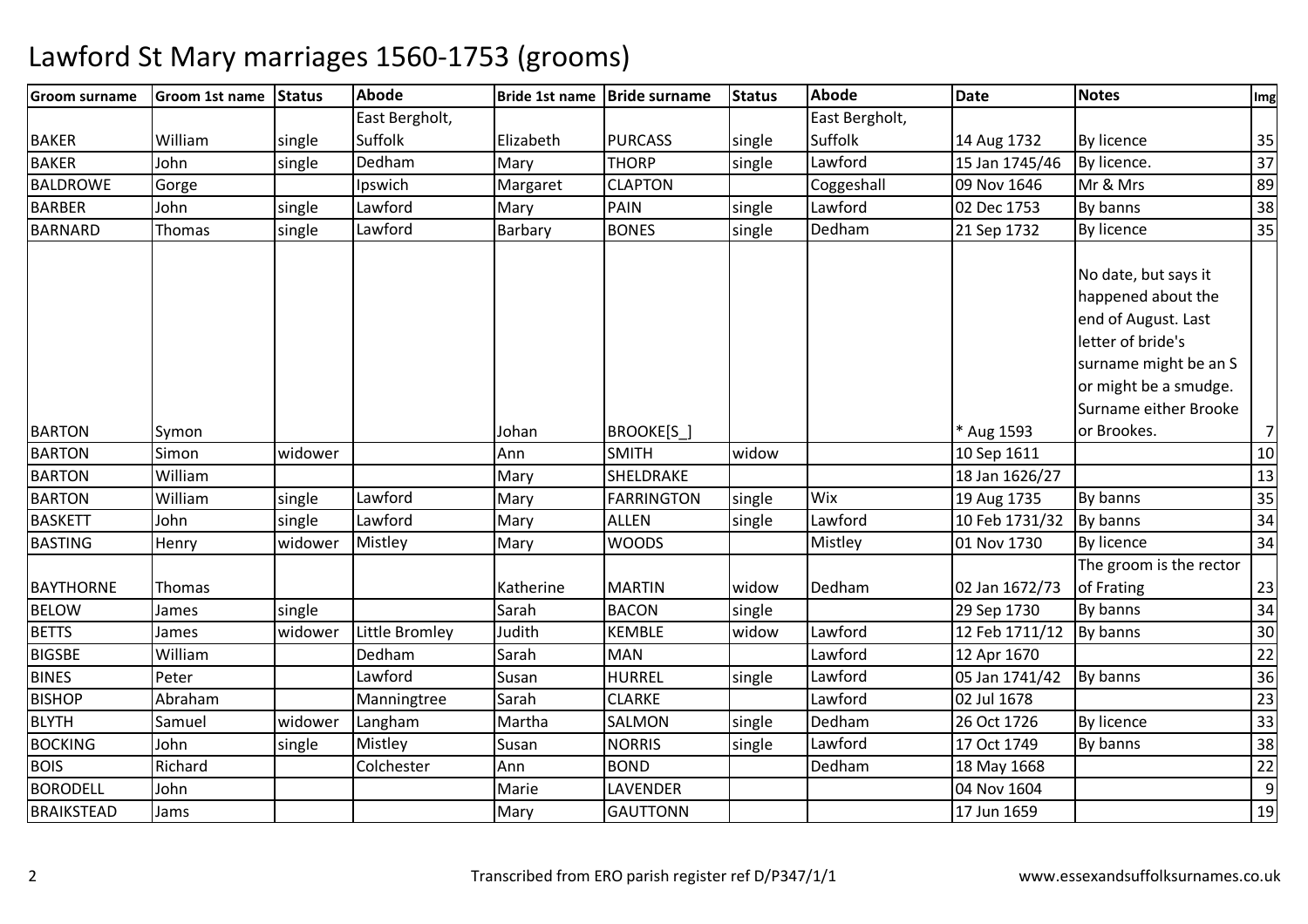| <b>Groom surname</b> | Groom 1st name | <b>Status</b> | <b>Abode</b>     | Bride 1st name | <b>Bride surname</b> | Status | <b>Abode</b>  | <b>Date</b>    | <b>Notes</b>           | Img |
|----------------------|----------------|---------------|------------------|----------------|----------------------|--------|---------------|----------------|------------------------|-----|
| <b>BRAND</b>         | Richard        |               |                  | Margaret       | <b>GOLDIN</b>        |        |               | 27 Apr 1606    |                        | 9   |
| <b>BRIDGES</b>       | John           | single        | Lawford          | Elizabeth      | <b>COOK</b>          | single | Lawford       | 22 Apr 1744    | By banns               | 37  |
|                      |                |               |                  |                |                      |        |               |                | The groom is Mr John   |     |
| <b>BROCKWELL</b>     | John           | single        | Coggeshall       | Rebecka        | <b>GLADWIN</b>       | single | Coggeshall    | 17 Jul 1649    | Brockwell.             | 88  |
| <b>BROKE</b>         | John           | bachelor      |                  | Susan          | <b>WARD</b>          | maiden |               | 10 May 1612    |                        | 11  |
|                      |                |               |                  |                |                      |        |               |                | By licence. Groom is   |     |
|                      |                |               |                  |                |                      |        |               |                | Francis Browne ye      |     |
| <b>BROWNE</b>        | Francis        | bachelor      | Dedham           | Marie          | <b>BRANSTON</b>      | maiden | East Bergholt | 19 Sep 1614    | yonger.                | 11  |
| <b>BRUTON</b>        | Georg          |               |                  | Faith          | <b>SMITH</b>         |        |               | 12 Sep 1602    |                        | 9   |
| <b>BUCKINGHAM</b>    | William        |               |                  | Sarah          | <b>EDES</b>          |        |               | 07 Apr 1640    |                        | 15  |
| <b>BULL</b>          | Abraham        |               |                  | Ann            | <b>TRAPPITT</b>      |        |               | 24 Oct 1611    |                        | 10  |
| <b>BURAL</b>         | James          |               |                  | Mary           | <b>SPINK</b>         |        |               | 09 Feb 1692/93 |                        | 25  |
| <b>BURNISH</b>       | Joshuah        |               | Manningtree      | Martha         | <b>FLINT</b>         |        | Manningtree   | 02 Nov 1697    | By licence             | 26  |
| <b>BURROUGH</b>      | Jonathan       | single        | Lawford          | Elizabeth      | <b>SCUTTON</b>       | single | Lawford       | 20 Nov 1743    | By banns               | 37  |
|                      |                |               |                  |                |                      |        |               |                | Married with a licence |     |
|                      |                |               |                  |                |                      |        |               |                | at Ardleigh by Mr      |     |
| <b>CANE</b>          | John           |               | Little Bromley   | Susanna        | <b>ROWLANT</b>       |        | Lawford       | 29 Jan 1672/73 | Doughty                | 23  |
|                      |                |               |                  |                |                      |        |               |                |                        |     |
|                      |                |               |                  |                |                      |        |               |                | Groom's surname either |     |
| CAR[TV]ER            | Robert         | widower       |                  | Barbarie       | <b>FILBROOK</b>      | widow  |               | 11 May 1615    | Carver or Carter       | 11  |
| <b>CARDE</b>         | Joseph         |               |                  | Elizabeth      | <b>EVERED</b>        |        |               | 05 Jan 1645/46 |                        | 16  |
| <b>CARTER</b>        | Henery         |               |                  | Ann            | <b>RUNTING</b>       |        |               | 20 Sep 1607    |                        | 9   |
| <b>CARTER</b>        | Henrie         | widower       |                  | Grace          | <b>DALE</b>          | maiden |               | 06 Oct 1611    |                        | 10  |
| <b>CARTER</b>        | Daniel         |               | Little Bromley   | Mary           | <b>FUNNELL</b>       |        | Lawford       | 23 Sep 1703    |                        | 29  |
| <b>CHAPLIN</b>       | Benjamine      | single        | East Bergholt    | Rachell        | CREFFEILD            | single | Dedham        | 07 Nov 1721    | <b>By licence</b>      | 32  |
| <b>CHAPLIN</b>       | James          | single        | Ardleigh         | Sarah          | <b>LUFKIN</b>        | single | Lawford       | 02 Oct 1723    | By banns               | 32  |
| <b>CHAS</b>          | Nicholas       |               |                  | Johan          | <b>WATSON</b>        |        |               | 06 Oct 1583    |                        | 5   |
| <b>CHENEY</b>        | John           |               |                  | Martha         | <b>SMITHE</b>        |        |               | 03 May 1631    |                        | 13  |
| <b>CLARK</b>         | George         | single        | Ardleigh         | Elizabeth      | <b>WAITER</b>        | single | Ardleigh      | 24 May 1723    | By banns               | 32  |
| <b>CLARK</b>         | John           | single        | Carlton, Norfolk | Sarah          | <b>GARROOD</b>       | single | Lawford       | 18 Feb 1747/48 | By banns               | 37  |
| <b>CLARKE</b>        | George         | single        | Wivenhoe         | Anne           | <b>DALDY</b>         | single | Lawford       | 25 Sep 1740    | By licence             | 36  |
| <b>CLERK</b>         | Robert         | bachelor      |                  | Marie          | SHELDRAKE            | maiden |               | 22 Sep 1613    |                        | 11  |
|                      |                |               |                  |                |                      |        |               |                |                        |     |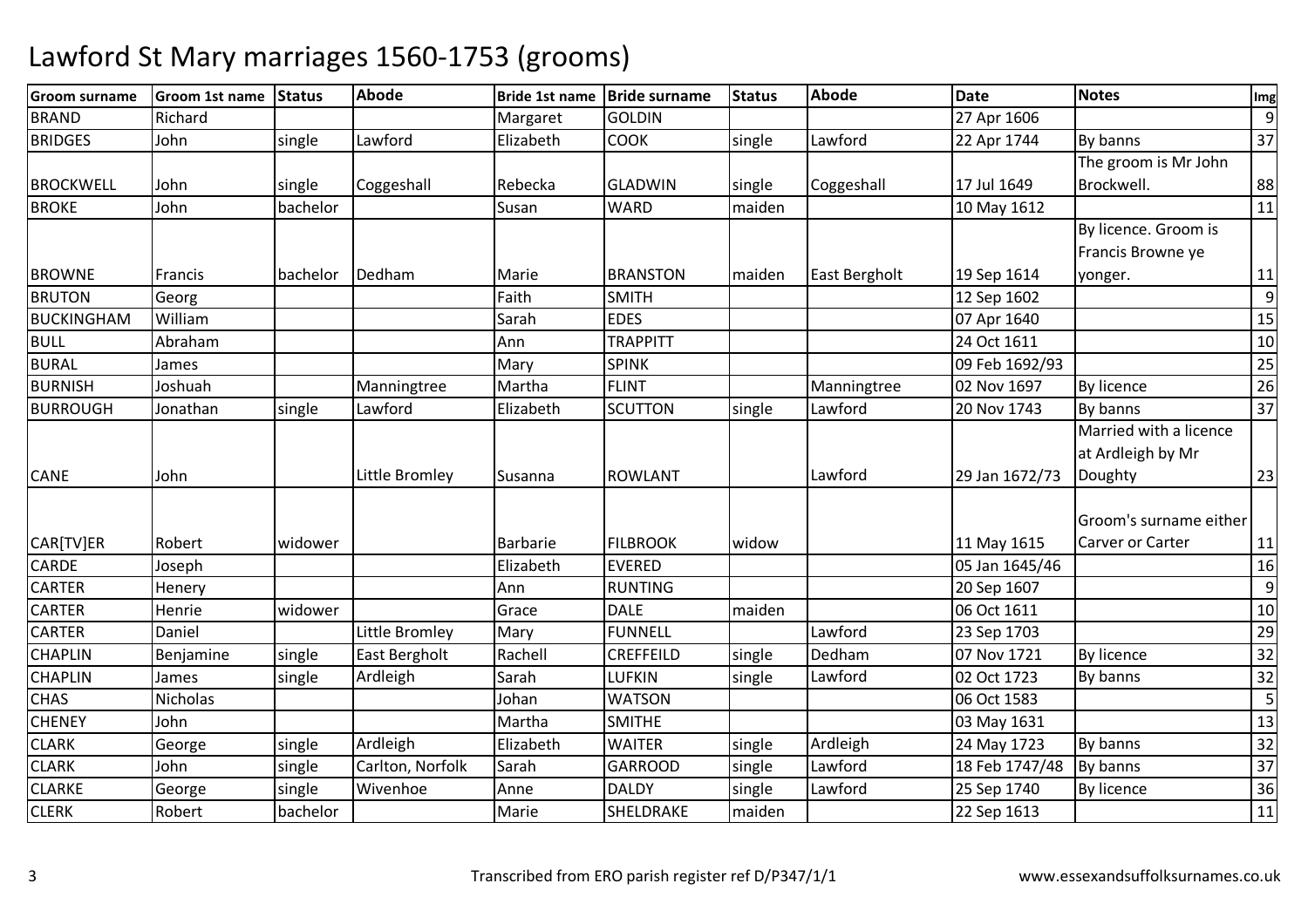| <b>Groom surname</b> | Groom 1st name | Status  | <b>Abode</b>         | <b>Bride 1st name</b> | <b>Bride surname</b> | <b>Status</b> | <b>Abode</b>     | <b>Date</b>                 | <b>Notes</b>             | Img                     |
|----------------------|----------------|---------|----------------------|-----------------------|----------------------|---------------|------------------|-----------------------------|--------------------------|-------------------------|
| <b>CLIFFARD</b>      | Richard        | single  | Ardleigh             | Anne                  | <b>PROCTOR</b>       | single        | Ardleigh         | 17 Sep 1711                 | By banns                 | 30                      |
| <b>COE</b>           | Robert         | single  | Manningtree          | Mary                  | <b>KEMBLE</b>        | single        | Lawford          | 29 May 1716                 |                          | 31                      |
| <b>COLE</b>          | Ephraim        |         | Dedham               | Margaret              | <b>LUDKIN</b>        |               | Dedham           | 27 Dec 1609                 | By licence               | 10                      |
| COLE                 | John           | single  | Stutton, Suffolk     | Elizabeth             | <b>WINCOLL</b>       | single        | Lawford          | 24 Jun 1714                 | By licence               | 31                      |
| <b>COLLYN</b>        | John           |         |                      | Johan                 | <b>ANGER</b>         |               |                  | 07 Feb 1562/63              |                          | $\overline{\mathbf{5}}$ |
| <b>CONSTABLE</b>     | John           |         |                      | Margerie              | <b>TIBALL</b>        |               |                  | 17 Nov 1601                 |                          | 8                       |
|                      |                |         |                      |                       |                      |               |                  |                             | Bride's surname very     |                         |
|                      |                |         |                      |                       |                      |               |                  |                             | faded and impossible to  |                         |
|                      |                |         |                      |                       |                      |               |                  |                             | read with any certainty. |                         |
| <b>CONSTABLE</b>     | John           |         | Lawford              | Mary                  | $[G_$ [FS]           |               | Lawford          | 22 Sep 1607                 | Gushawk?                 | $\overline{9}$          |
|                      |                |         |                      |                       |                      |               |                  |                             | Were marryed by          |                         |
|                      |                |         |                      |                       |                      |               |                  |                             | licence from the Bp of   |                         |
|                      |                |         |                      |                       |                      |               |                  |                             | London's court in the    |                         |
|                      |                |         |                      |                       |                      |               |                  |                             | parish church of         |                         |
| <b>COOK</b>          | John           | single  | <b>Great Bromley</b> | Sarah                 | <b>FRANCIS</b>       | single        | Lawford          | 04 Jul 1695                 | Lawford                  | 25                      |
| <b>COOK</b>          | John           | single  | Dedham               | Mary                  | <b>FRANCIS</b>       | single        | Lawford          | 07 Nov 1717                 | By banns                 | 32                      |
|                      |                |         |                      |                       |                      |               |                  |                             |                          |                         |
|                      |                |         |                      |                       |                      |               |                  |                             | By licence. Bride's      |                         |
|                      |                |         |                      |                       |                      |               |                  |                             | abode very faded and     |                         |
|                      |                |         |                      |                       |                      |               |                  |                             | might have been          |                         |
|                      |                |         | Manitre              |                       |                      |               |                  |                             | abbreviated - Sapiston?, |                         |
| <b>COOKE</b>         | Christopher    | widower | [Manningtree]        | Martha                | <b>GRIFFIN</b>       | widow         | Somson?, Suffolk | 12 Aug 1611                 | Somersham?               | 10                      |
| <b>COOLE</b>         | William        |         |                      | Rose                  | <b>RENDES</b>        |               |                  | 07 Jul 1608                 |                          | 10                      |
|                      |                |         |                      |                       |                      |               |                  |                             |                          |                         |
| <b>COOPER</b>        | Michael        |         | St Peter's, Maldon   | Ann                   | <b>COLE</b>          |               | Dedham           | 07 Mar 1671/72   By licence |                          | 22                      |
| <b>COUSINS</b>       | Robert         | widower | Lawford              | Sarah                 | <b>FARROW</b>        | single        | Lawford          | 11 Feb 1745/46              | By banns                 | 37                      |
| <b>CRACSTON</b>      | Roberte        |         |                      | Elizabeth             | <b>BAKER</b>         |               |                  | 06 Jul 1562                 |                          | 5                       |
|                      |                |         |                      |                       |                      |               |                  |                             | Mr & Mrs. They are       |                         |
|                      |                |         |                      |                       |                      |               |                  |                             | apparently the 10 x      |                         |
|                      |                |         |                      |                       |                      |               |                  |                             | times great-             |                         |
|                      |                |         |                      |                       |                      |               |                  |                             | grandparents of Lady     |                         |
| <b>CREWE</b>         | John           |         |                      | Jemmimah              | WALDEGRAVE           |               |                  | 24 Feb 1622/23              | Diana Spencer.           | 12                      |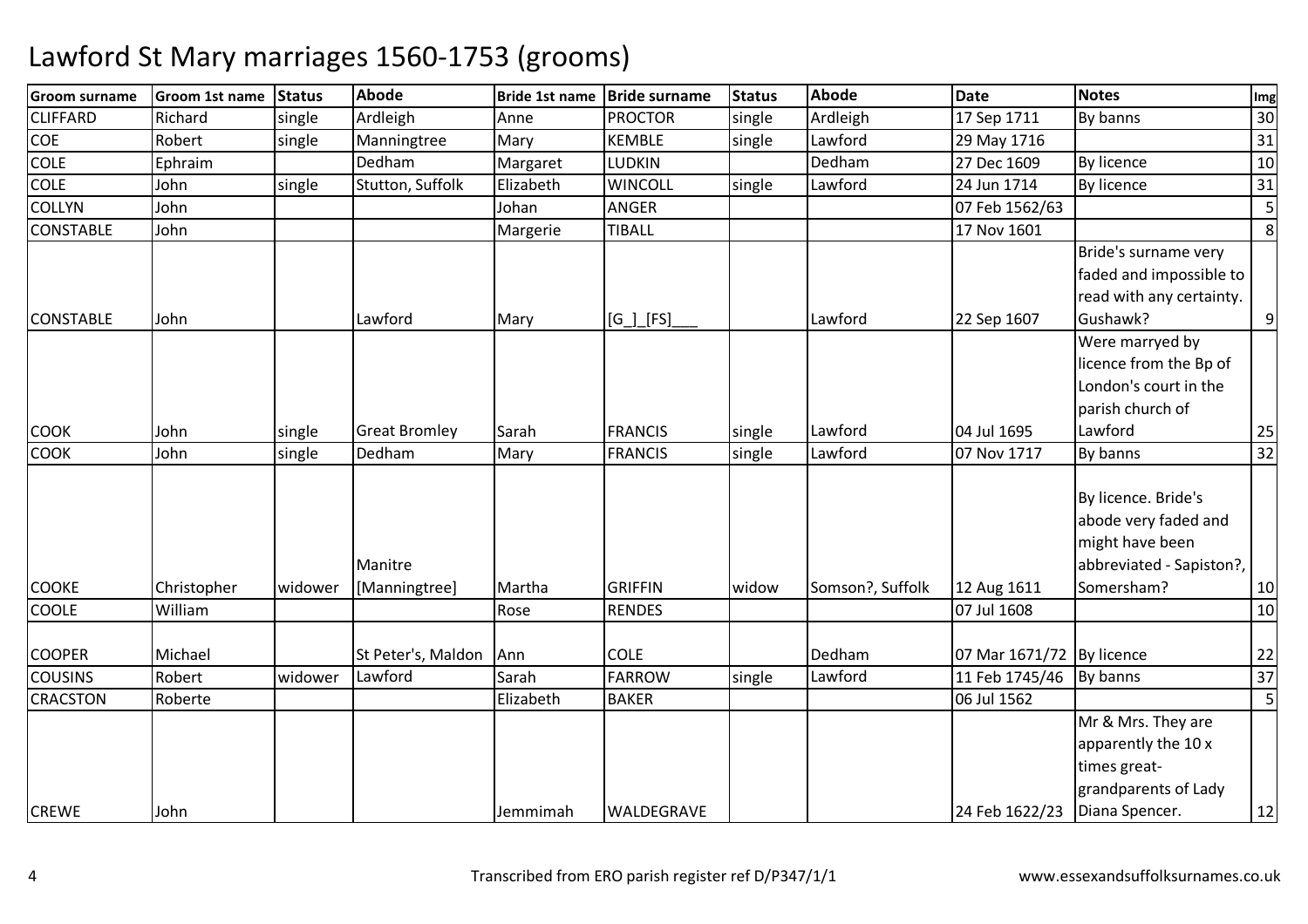| <b>Groom surname</b> | Groom 1st name | Status   | <b>Abode</b>            | <b>Bride 1st name</b> | <b>Bride surname</b> | <b>Status</b> | Abode               | <b>Date</b>    | <b>Notes</b>          | Img            |
|----------------------|----------------|----------|-------------------------|-----------------------|----------------------|---------------|---------------------|----------------|-----------------------|----------------|
| <b>CRISP</b>         | Joseph         | single   | Dedham                  | Sarah                 | <b>MIXER</b>         | single        | Dedham              | 16 Feb 1728/29 | <b>By licence</b>     | 33             |
|                      |                |          |                         |                       |                      |               | <b>Brumly Magna</b> |                |                       |                |
| <b>CRISPE</b>        | Thomas         | widower  | Lawford                 | Elizabeth             | <b>WOOD</b>          | widow         | [Great Bromley]     | 31 Mar 1652    |                       | 88             |
|                      |                |          |                         |                       |                      |               |                     |                |                       |                |
|                      |                |          |                         |                       |                      |               |                     |                | Bride's surname might |                |
|                      |                |          |                         |                       |                      |               |                     |                | later have been       |                |
| <b>CROSE</b>         | John           |          |                         | Allyce                | <b>BOLEDHODE</b>     |               |                     | 13 Oct 1583    | rendered as Bulletout | 5 <sub>l</sub> |
|                      |                |          |                         |                       |                      |               |                     |                | The groom is John     |                |
| <b>CROSS</b>         | John           |          | Dedham                  | Ann                   | <b>FENN</b>          |               | Dedham              | 27 Mar 1669    | Crosse junr           | 22             |
| <b>CROSS</b>         | John           | single   | Dedham                  | Sarah                 | <b>STILES</b>        | single        | Dedham              | 24 Dec 1730    | By licence            | 34             |
| <b>CROSSE</b>        | John           |          | Dedham                  | Alice                 | <b>RANDS</b>         |               | Dedham              | 16 Apr 1628    | By licence            | 13             |
| <b>CUSHEINE</b>      | Peter          |          | London                  | Elizabeth             | <b>FRANCES</b>       |               | Lawford             | 14 May 1627    | By licence            | 13             |
| <b>CUTTER</b>        | Samuel         | single   | Dedham                  | Sarah                 | LEWIS                |               | Dedham              | 19 Jul 1727    | By licence            | 33             |
| <b>DADIE</b>         | John           | single   | <b>Bradfield</b>        | Margaret              | <b>WING</b>          | single        | <b>Bradfield</b>    | 27 May 1706    | By banns              | 76             |
| <b>DALE</b>          | John           |          |                         | Anne                  | LAVER                |               |                     | 21 Oct 1606    |                       | $\overline{9}$ |
|                      |                |          |                         |                       |                      |               |                     |                | Bride's name not in   |                |
| <b>DALE</b>          | John           |          |                         |                       |                      |               |                     | 21 Apr 1647    | register.             | 89             |
| <b>DARTEN</b>        | Jonathan       | single   | Lawford                 | Mary                  | <b>RAMSEY</b>        | single        | Lawford             | 08 Oct 1753    | By banns              | 38             |
| <b>DAVALL</b>        | John           |          | Ramsey                  | Priscilla             | <b>JONES</b>         |               | Ramsey              | 01 Jun 1693    | By licence            | 25             |
| DAY                  | Abraham        | single   | Washbrook               | Mary                  | <b>BURRELL</b>       | single        | Little Bromley      | 18 Oct 1716    |                       | 31             |
|                      |                |          |                         |                       |                      |               |                     |                |                       |                |
| <b>DEACON</b>        | Edward         | single   | Dedham                  | Susanna               | <b>REYNOLDS</b>      | single        | Holbrooke, Suffolk  | 27 Apr 1727    | By licence            | 33             |
| <b>DEAVES</b>        | John           | single   | <b>Bentley, Suffolk</b> | Elizabeth             | <b>LING</b>          | single        | Lawford             | 16 Nov 1738    | By banns              | 36             |
| <b>DIMBLEBE</b>      | John           |          | Dedham                  | Ann                   | <b>PODDE</b>         |               |                     | 18 Apr 1651    |                       | 88             |
| <b>DOFTON</b>        | Michael        |          |                         | Mary                  | <b>BROWN</b>         |               |                     | 06 Jan 1679/80 |                       | 23             |
| <b>DRAPER</b>        | John           |          | Stowmarket              | Hannah                | <b>FLOUER</b>        |               | Dedham              | 27 Sep 1636    | By licence            | 14             |
| <b>DROWRY</b>        | John           |          |                         | Agnes                 | <b>GYLLION</b>       |               |                     | 25 Jan 1561/62 |                       | $\overline{a}$ |
| <b>DUFTY</b>         | Michael        | single   | Wix                     | Margaret              | <b>ANNICE</b>        | single        | Lawford             | 11 Apr 1732    | By banns              | 35             |
| <b>DUNNINGHAM</b>    | Thomas         | single   | Lawford                 | Mary                  | <b>GLADDEN</b>       | single        | Lawford             | 31 Oct 1727    | By banns              | 33             |
| <b>DUNTON</b>        | <b>Ezekiel</b> | single   | Ardleigh                | Mary                  | <b>BURNAM</b>        | single        | Ardleigh            | 23 Dec 1711    | By banns              | 30             |
| <b>DURIE</b>         | <b>Drew</b>    | bachelor |                         | Ann                   | WALDEGRAVE           | virgin        |                     | 28 Jun 1608    | Mr & Mrs.             | 10             |
| <b>DURRANT</b>       | Richard        |          | Ardleigh                | Anne                  | <b>FIRMAN</b>        |               | Ardleigh            | 17 Apr 1662    |                       | 21             |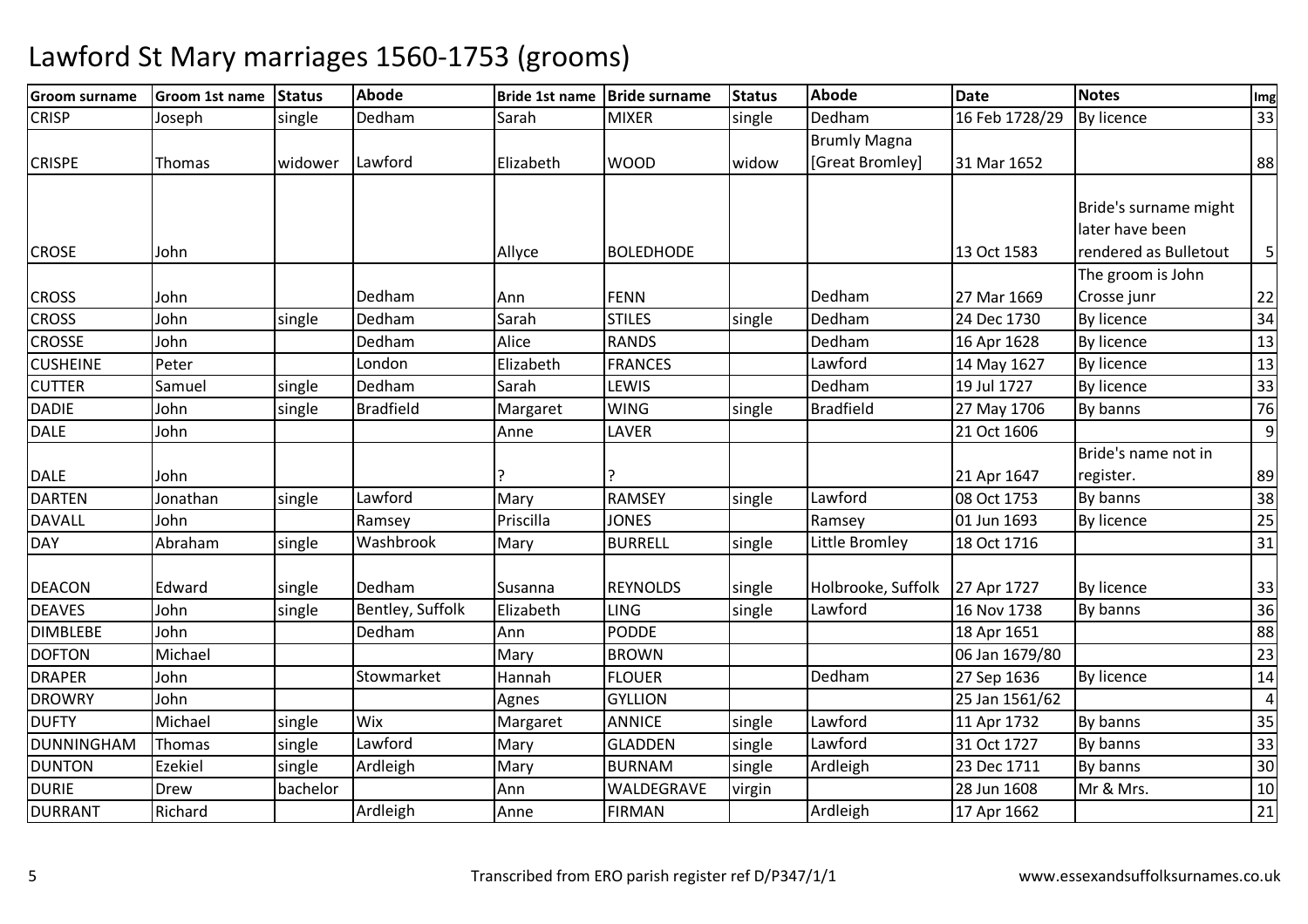| <b>Groom surname</b> | Groom 1st name | <b>Status</b> | <b>Abode</b>     |                | Bride 1st name   Bride surname | <b>Status</b> | <b>Abode</b>                    | <b>Date</b>    | <b>Notes</b>                    | Img             |
|----------------------|----------------|---------------|------------------|----------------|--------------------------------|---------------|---------------------------------|----------------|---------------------------------|-----------------|
|                      |                |               |                  |                |                                |               |                                 |                |                                 |                 |
|                      |                |               |                  |                |                                |               |                                 |                | By licence. No date,            |                 |
|                      |                |               |                  |                |                                |               |                                 |                | year only. Note that the        |                 |
|                      |                |               |                  |                |                                |               |                                 |                | <b>Essex Record Office hold</b> |                 |
|                      |                |               |                  |                |                                |               |                                 |                | the marriage licence            |                 |
| <b>DURREL</b>        | Robt.          |               |                  | Rebecca        | <b>PEPPER</b>                  |               | Colchester                      | * * 1746       | bond and allegation.            | 37              |
| <b>DURRENT</b>       | James          | single        | Lawford          | Elizabeth      | <b>WARREN</b>                  | single        | Lawford                         | 04 Dec 1716    | By banns                        | 31              |
| <b>EAGLE</b>         | James          | single        | Manningtree      | <b>Bridget</b> | <b>SHED</b>                    | single        | Lawford                         | 19 Jul 1715    | By banns                        | $\overline{31}$ |
| <b>EDGAR</b>         | William        | widower       | <b>Bradfield</b> | Sarah          | <b>BRAXSTEAD</b>               | widow         | Lawford                         | 22 Jun 1692    |                                 | 25              |
| <b>EDGER</b>         | John           |               | Wrabnes          | Mary           | <b>GLANFIELD</b>               |               |                                 | 25 Apr 1651    |                                 | 88              |
| <b>EDWARDS</b>       | John           |               |                  | Barbery        | <b>SEWELL</b>                  |               |                                 | 14 Sep 1561    |                                 | $\overline{4}$  |
| <b>EKRE</b>          | John           | widower       | East Bergholt    | Hannah         | <b>FOURMAN?</b>                | widow         | Dedham                          | 03 Dec 1666    |                                 | 22              |
| <b>ELLINET</b>       | Joseph         | single        | Little Bromley   | Elizabeth      | <b>CARD</b>                    | single        | Ardleigh                        | 25 Nov 1714    | By banns                        | 31              |
| <b>ELLIS</b>         | Edward         |               | Colchester       | Mary           | <b>HEYDAN</b>                  |               | Lawford                         | 16 Aug 1607    |                                 | 9               |
| <b>ELMS</b>          | John           |               | Deadham          | Mary           | <b>TOMSON</b>                  |               | Lawford                         | 10 Jan 1653/54 |                                 | 17              |
| <b>EVERED</b>        | Timothie       |               |                  | Ann            | <b>WITHERS</b>                 | widow         |                                 | 29 Sep 1645    |                                 | 16              |
| <b>FARWARDE</b>      | Henrie         |               |                  | Ellynor        | <b>ARNER</b>                   |               |                                 | 21 Jun 1562    |                                 |                 |
| <b>FEILD</b>         | John           | widower       | Higham, Suffolk  | Johane         | TITTERELL                      | maiden        | Lawford                         | 28 Jul 1603    |                                 | $\overline{9}$  |
| <b>FENN</b>          | Georg          | bachelor      | Clare, Suffolk   | Ann            | <b>BOWES</b>                   | maiden        | Dedham                          | 27 Feb 1611/12 | By licence. Mr & Mrs.           | 10              |
|                      |                |               |                  |                |                                |               |                                 |                | Not clear if the bride is       |                 |
|                      |                |               |                  |                |                                |               |                                 |                | from East or West               |                 |
|                      |                |               |                  |                |                                |               |                                 |                | Bergholt - or if the            |                 |
|                      |                |               |                  |                |                                |               |                                 |                | groom is also from that         |                 |
| <b>FENNE</b>         | John           |               |                  | Mary           | <b>DAY</b>                     |               | Barhoult [Bergholt] 05 May 1645 |                | parish.                         | 16              |
| <b>FERN</b>          | Richard        |               |                  | Susan          | <b>FOWIS</b>                   |               |                                 | 13 Feb 1597/98 |                                 | $\infty$        |
|                      |                |               |                  |                |                                |               |                                 |                | By licence, married by          |                 |
| <b>FERRIS</b>        | William        | widower       | Ardleigh         | Ann            | <b>LUGAR</b>                   | widow         | Ardleigh                        | 13 May 1734    | Mr Jackson                      | 35              |
| <b>FILER</b>         | John           | single        | Lawford          | Mary           | <b>HAWARD</b>                  | single        | Lawford                         | 30 Oct 1732    | By banns                        | 35              |
| <b>FIRMAGE</b>       | Henrie         |               |                  | Elizabeth      | CARDINALL                      |               | Dedham                          | 05 Sep 1611    | By licence. Mrs & Mrs.          | 10              |
| <b>FIRMAN</b>        | Roger          |               | Lawford          | Frances        | <b>FUNNEL</b>                  |               | Lawford                         | 25 Jan 1671/72 |                                 | 22              |
| FLANDERFLASE         | Dannel         |               |                  | Susan          | <b>ROCHESTER</b>               |               |                                 | 26 Jan 1657/58 |                                 | 18              |
| <b>FLANDERFLASH</b>  | Philip         |               |                  | Elizabeth      | <b>GRYETH</b>                  |               |                                 | 01 Jul 1616    |                                 | $\overline{12}$ |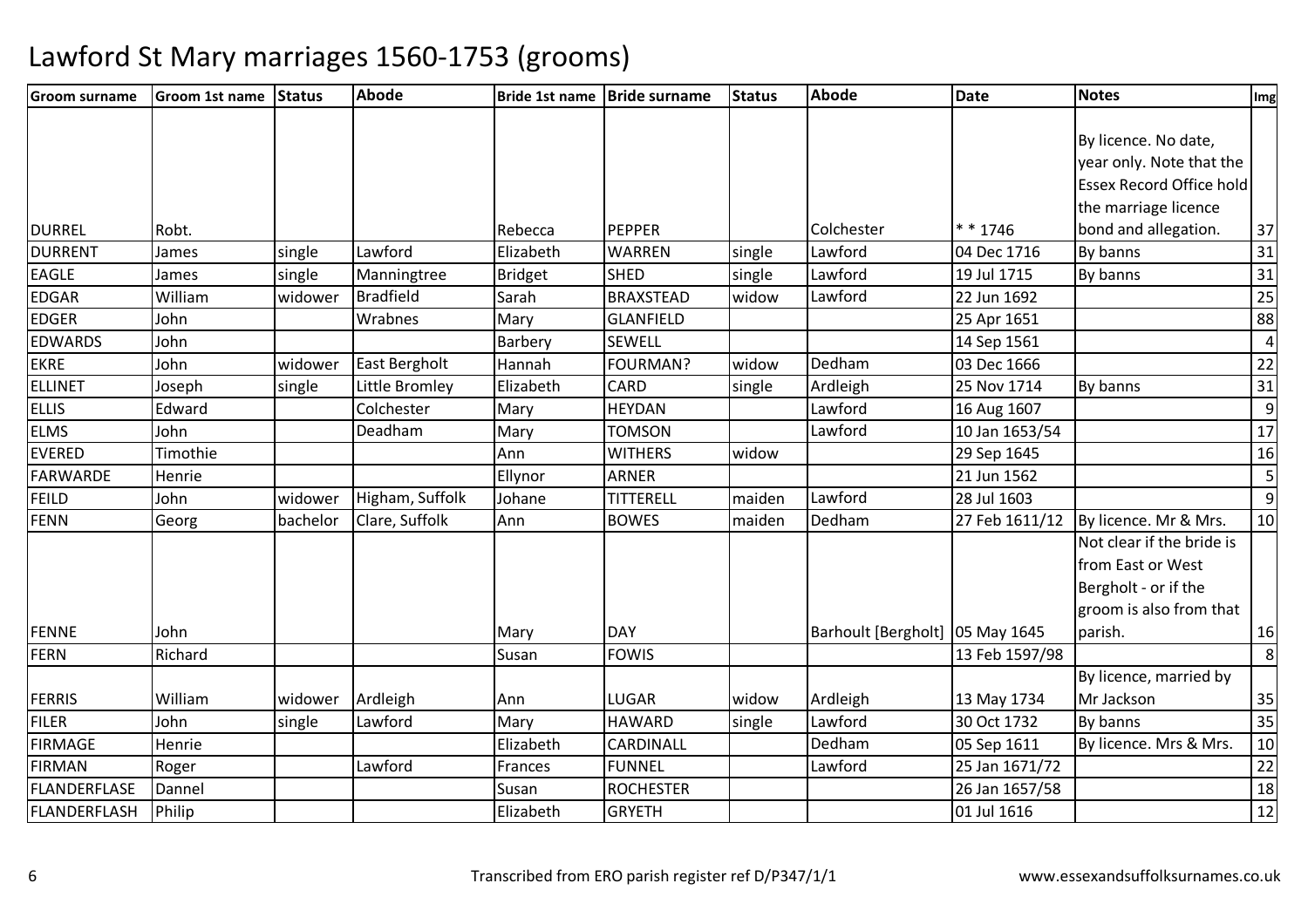| <b>Groom surname</b> | Groom 1st name | <b>Status</b> | <b>Abode</b>         |           | Bride 1st name Bride surname | Status | Abode                           | <b>Date</b>    | <b>Notes</b>           | Img            |
|----------------------|----------------|---------------|----------------------|-----------|------------------------------|--------|---------------------------------|----------------|------------------------|----------------|
| <b>FOWLE</b>         | Thomas         |               |                      | Derby     | <b>CLARCKE</b>               |        |                                 | 05 May 1631    | <b>By licence</b>      | 13             |
| <b>FRANCIS</b>       | Thomas         |               |                      | Mary      | <b>CANDLER</b>               |        | Colchester                      | 09 Apr 1662    | Mr & Mrs               | 21             |
| <b>FRANCIS</b>       | Samuel         | single        | Lawford              | Mary      | <b>ABBOT</b>                 | single | Lawford                         | 19 Oct 1736    | By banns               | 35             |
| <b>FRANCKLIN</b>     | Frances        |               |                      | Martha    | <b>EDES</b>                  |        |                                 | 19 Apr 1647    |                        | 89             |
| <b>FRANNCES</b>      | Edward         |               |                      | Elizabeth | <b>FLANDERFLASE</b>          |        |                                 | 13 Jan 1657/58 |                        | 18             |
| <b>FREEMAN</b>       | Samuel         |               | Colchester           | Elizabeth | <b>LEECH</b>                 |        | Colchester                      | 27 Jul 1669    |                        | 22             |
| <b>FRENNOLL</b>      | Edward         |               |                      | Rose      | <b>BARLLY</b>                |        |                                 | 27 Jul 1654    |                        | 17             |
| <b>FROSTICK</b>      | Edmund         | single        | Lawford              | Mary      | <b>GOODALE</b>               | widow  | Lawford                         | 09 Dec 1721    | By banns               | 32             |
| <b>GAME</b>          | John           | single        | Ramsey               | Ann       | <b>GARDINER</b>              | widow  | Lawford                         | 09 May 1725    | By banns               | 33             |
| <b>GANT</b>          | Peter          | widower       | Lawford              | Eleanor   | <b>BETTS</b>                 | single | Lawford                         | 25 May 1742    | By banns               | 36             |
| <b>GANT</b>          | Robert         | widower       | Lawford              | Sarah     | <b>ALLISTONE</b>             | single | Lawford                         | 10 Nov 1748    | By licence             | 38             |
| <b>GARDNER</b>       | Tho.           |               |                      | Allyce    | <b>FINCHE</b>                |        |                                 | 21 Dec 1596    |                        | $\overline{7}$ |
| <b>GARNET</b>        | Henry          |               |                      | Margery   | <b>SADLER</b>                |        |                                 | 28 Mar 1584    |                        | 5              |
| <b>GARNHAM</b>       | Thomas         | single        | Dedham               | Sarah     | <b>PEAK</b>                  | widow  | Lawford                         | 12 Jun 1717    | By banns               | 32             |
| <b>GARWOOD</b>       | Thomas         | single        |                      | Elizabeth | <b>HERN</b>                  | single |                                 | 23 Nov 1708    | By banns               | 30             |
| <b>GEORGE</b>        | John           | single        | Purleigh, Essex      | Sarah     | <b>HOBROUGH</b>              | single | Lawford                         | 24 Oct 1749    | By licence             | 38             |
| <b>GIFFORD</b>       | John           | single        | Lawford              | Elizabeth | <b>INNIVEER</b>              | single | Lawford                         | 16 Nov 1677    |                        | 23             |
| <b>GIFFORD</b>       | John           |               |                      | Elizabeth | <b>DARBY</b>                 |        |                                 | 01 Jan 1679/80 |                        | 23             |
| <b>GILDER</b>        | John           | single        | Lawford              | Martha    | <b>NEWMAN</b>                | single | Lawford                         | 28 Sep 1736    | By banns               | 35             |
| <b>GILES</b>         | John           | widower       | Stratford, Suffolk   | Jane      | <b>HARRIS</b>                | single | Lawford                         | 03 Oct 1721    | By banns               | 32             |
|                      |                |               |                      |           |                              |        |                                 |                | By licence, married by |                |
| <b>GIPPS</b>         | Edmund         |               | Badley, Suffolk      | Anne      | <b>CUTTING</b>               |        | Stowupland, Suffolk 18 Oct 1733 |                | Mr Robt Rogers         | 35             |
| <b>GLADDEN</b>       | John           | widower       | <b>East Bergholt</b> | Elizabeth | <b>BAKER</b>                 | widow  | Lawford                         | 06 Nov 1717    | By banns               | 32             |
| <b>GLADEN</b>        | Thomas         | widower       | Dedham               | Elizabeth | <b>GLADEN</b>                |        | Lawford                         | 02 Jan 1737/38 | By banns               | 36             |
| <b>GOBYE</b>         | Richard        | widower       | Frating              | Elizabeth | <b>SPINCK</b>                | widow  | Lawford                         | 20 Feb 1614/15 |                        | 11             |
| <b>GOFF</b>          | John           | single        | Langham              | Mary      | <b>MARTIN</b>                | single | Lawford                         | 03 Dec 1704    | By banns               | 29             |
| <b>GOFFE</b>         | Samuell        |               | Dedham               | Anne      | <b>INGOLSLY</b>              |        | Dedham                          | 25 Dec 1661    |                        | 21             |
| <b>GOODALE</b>       | John           |               |                      | Elizabeth | <b>COOK</b>                  |        |                                 | 17 May 1604    |                        | 9              |
| <b>GOODING</b>       | Gregorie       | bachelor      | Tariston             | Marie     | <b>LYN</b>                   | maiden |                                 | 05 Jun 1615    |                        | 11             |
| <b>GOSTHICK</b>      | John           | single        | Ardleigh             | Mary      | <b>DUFTY</b>                 | single | Lawford                         | 20 Oct 1702    |                        | 29             |
| <b>GOSTLING</b>      | Jeremiah       |               |                      | Mary      | <b>STUDDE</b>                |        |                                 | 16 Apr 1700    | By banns               | 28             |
| <b>GREEN</b>         | William        | widower       | Lawford              | Martha    | <b>HAWARD</b>                | widow  | Lawford                         | 14 Apr 1732    | By licence             | 35             |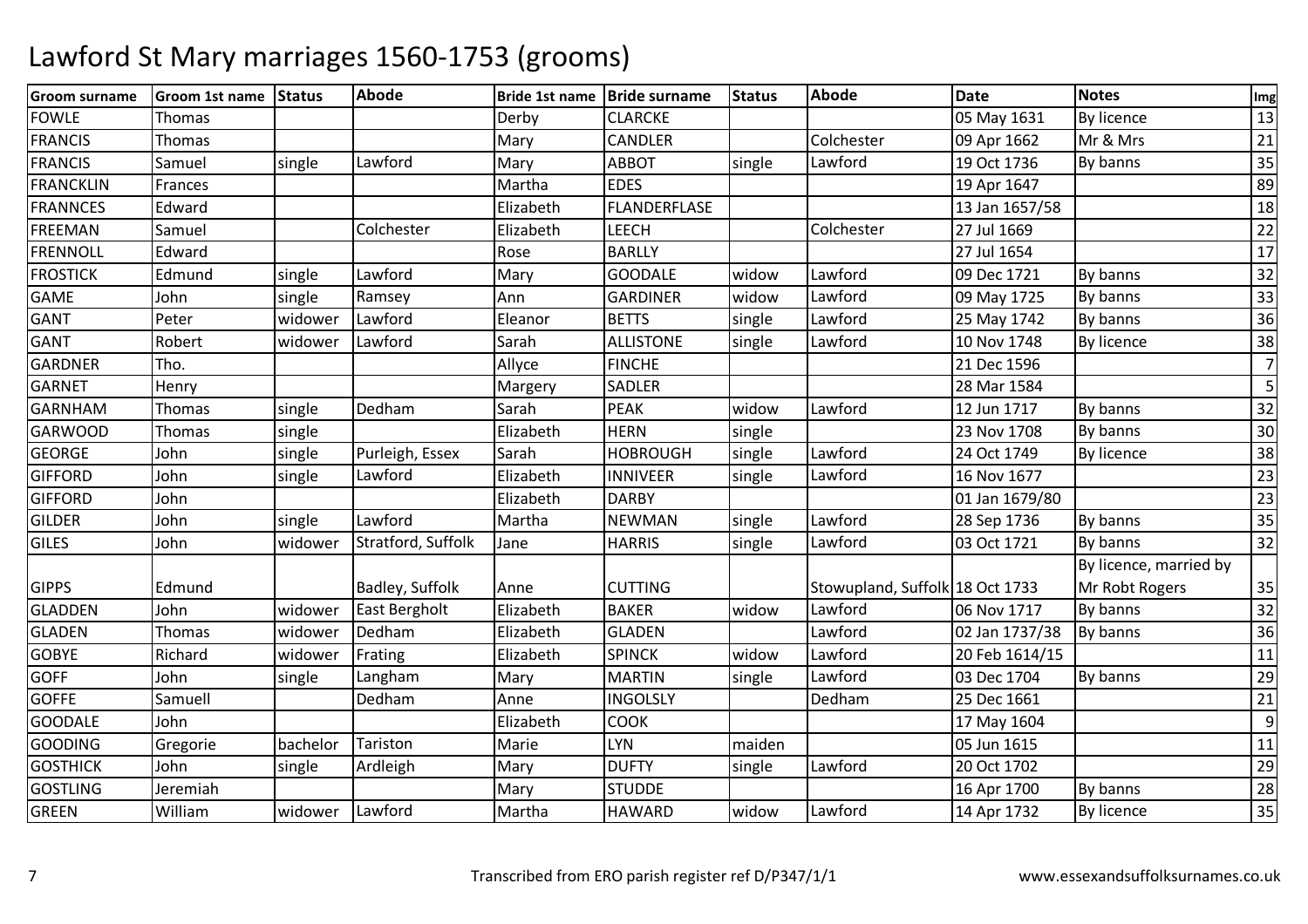| <b>Groom surname</b> | Groom 1st name     | <b>Status</b> | <b>Abode</b>               | Bride 1st name | <b>Bride surname</b>   | <b>Status</b> | <b>Abode</b>      | <b>Date</b>               | <b>Notes</b>                                                                                                                           | Img      |
|----------------------|--------------------|---------------|----------------------------|----------------|------------------------|---------------|-------------------|---------------------------|----------------------------------------------------------------------------------------------------------------------------------------|----------|
| <b>GRIMWOOD</b>      | Thomas             |               |                            | Priscilla      | <b>SANDERS</b>         |               | Colchester        | 05 Nov 1679               | <b>By licence</b>                                                                                                                      | 23       |
| <b>GRIMWOOD</b>      | John               |               | Mistley                    | <b>Bridget</b> | <b>TIBBURN</b>         |               | Mistley           | 08 Oct 1705               | By banns                                                                                                                               | 29       |
|                      |                    |               |                            |                |                        |               |                   |                           |                                                                                                                                        |          |
| <b>GROVES</b>        | William            | single        | Lachingdon, Essex          | Elizabeth      | YELDHAM                | single        | Lawford           | 14 Nov 1749               | <b>By licence</b>                                                                                                                      | 38       |
| <b>GURLIN</b>        | Thomas             | single        | Lawford                    | Hannah         | <b>HALL</b>            | widow         | Lawford           | 16 Feb 1712/13            | By banns                                                                                                                               | 31       |
|                      |                    |               |                            |                |                        |               |                   |                           | By licence. Bride's                                                                                                                    |          |
|                      |                    |               |                            |                |                        |               |                   |                           | surname spelt with two                                                                                                                 |          |
| <b>GURLING</b>       | John               | single        | Lawford                    | Sarah          | <b>PEEAK</b>           | single        | Lawford           | 08 Jun 1725               | E's in the original                                                                                                                    | 33       |
| <b>GURLING</b>       | Peter              | single        | Lawford                    | Elizabeth      | <b>VINCE</b>           | widow         | Manningtree       | 31 Dec 1738               | By banns                                                                                                                               | 36       |
|                      |                    |               |                            |                |                        |               |                   |                           | Their banns being                                                                                                                      |          |
|                      |                    |               |                            |                |                        |               |                   |                           | published at St Peters in                                                                                                              |          |
| <b>GUYON</b>         | Thomas             | single        | Colchester                 | Hannah         | <b>MANISTER</b>        | single        | Colchester        | 02 Jan 1703/4             | Colchester                                                                                                                             | 29       |
| <b>HALL</b>          | Bartholomewe       |               |                            | Prisilla       | <b>STAPELTON</b>       |               |                   | 08 Dec 1597               |                                                                                                                                        | 8        |
|                      |                    |               |                            |                |                        |               |                   |                           | By licence. Day of<br>month and end of<br>bride's surname lost<br>down edge of page.<br>Marriage licence bond<br>and allegation at the |          |
|                      |                    |               |                            |                |                        |               |                   |                           | <b>Essex Record Office</b>                                                                                                             |          |
|                      |                    |               |                            |                |                        |               |                   |                           | suggests that her                                                                                                                      |          |
| <b>HALLS</b><br>HAM  | John<br>John       | single        | Shelley, Suffolk<br>Dedham | Martha         | BROWNS*<br><b>FINN</b> | single        | Lawford<br>Dedham | * Jun 1749<br>10 Dec 1661 | surname is Brownsmith.   38                                                                                                            |          |
| HAM                  | Enoch              |               |                            | Mary<br>Sarah  | <b>REA</b>             |               |                   | 19 Mar 1669/70            |                                                                                                                                        | 21<br>22 |
| <b>HAM</b>           |                    |               |                            |                | <b>REA</b>             |               | Lawford           |                           |                                                                                                                                        |          |
| <b>HARDINGE</b>      | Jonathan<br>Robert |               | Bullington<br>Tollesbury   | Ann<br>Phoebe  | <b>WHITTMORE</b>       |               | Dedham            | 04 Jan 1671/72            |                                                                                                                                        | 22<br>22 |
|                      |                    |               |                            |                |                        |               |                   | 02 May 1664               | By banns. Not clear if                                                                                                                 |          |
|                      |                    |               |                            |                |                        |               |                   |                           | groom also from                                                                                                                        |          |
| <b>HARRIS</b>        | William            | widower       |                            |                | <b>SHACKFORD</b>       | widow         |                   | 19 Jun 1723               | Ardleigh                                                                                                                               |          |
| <b>HARRISON</b>      |                    |               |                            | Abigail        | <b>CROW</b>            |               | Ardleigh          |                           |                                                                                                                                        | 32       |
|                      | Raph               |               |                            | Ann            |                        |               |                   | 17 Apr 1600               |                                                                                                                                        | 8<br>9   |
| <b>HARSTED</b>       | Robert             |               |                            | Maria          | <b>PAYN</b>            |               |                   | 19 Sep 1602               |                                                                                                                                        |          |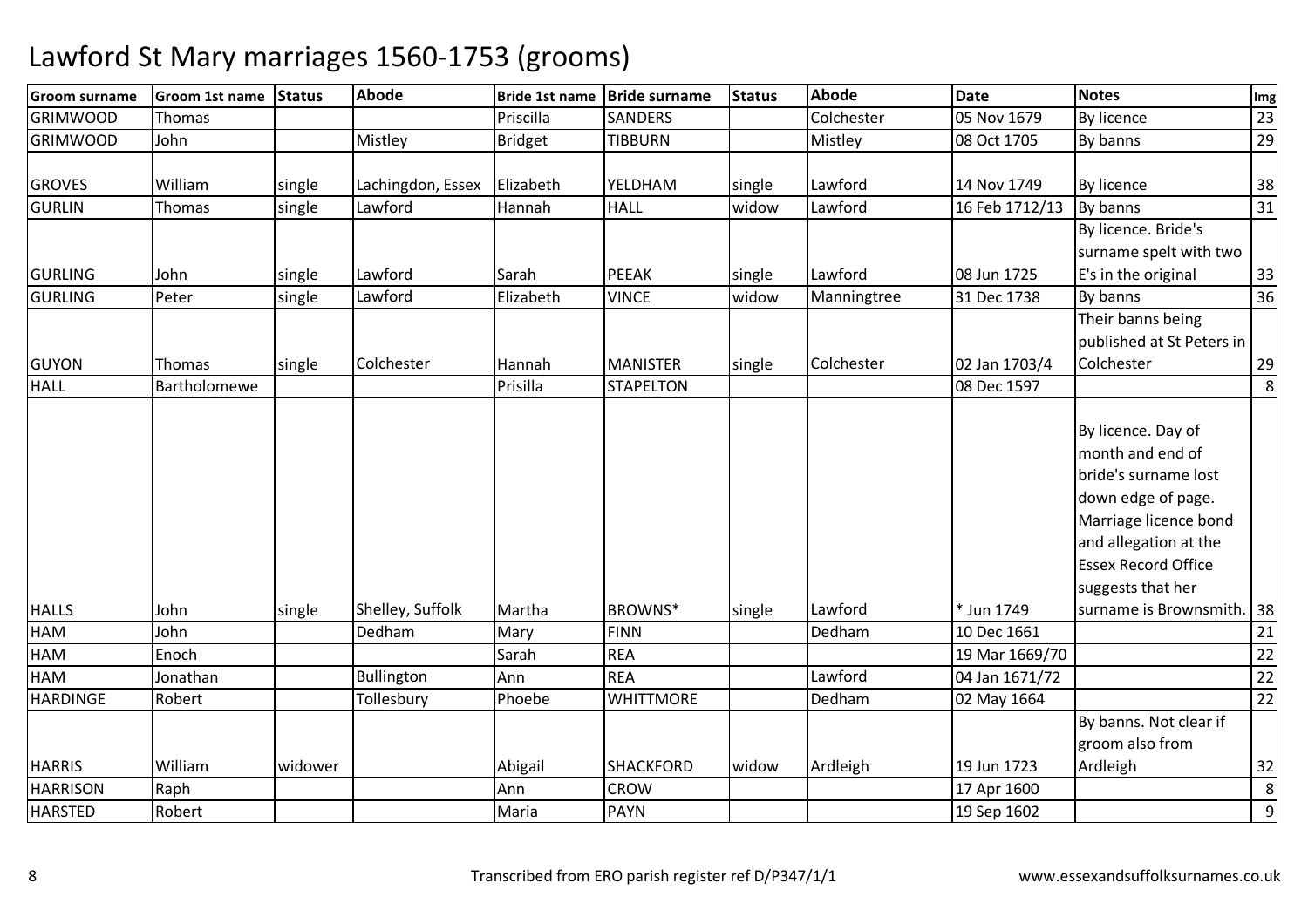| <b>IGroom surname</b> | <b>Groom 1st name</b> | <b>Status</b> | <b>Abode</b>     | <b>Bride 1st name</b> | <b>Bride surname</b> | <b>Status</b> | <b>Abode</b> | <b>Date</b>    | <b>Notes</b>                | Img |
|-----------------------|-----------------------|---------------|------------------|-----------------------|----------------------|---------------|--------------|----------------|-----------------------------|-----|
| <b>HART</b>           | John                  | single        | Sudbury, Suffolk | Abigail               | <b>COOK</b>          | single        | Lawford      | 17 Jun 1729    | By licence                  | 34  |
| <b>HARYS</b>          | John                  |               |                  | Johane                | <b>RYE</b>           |               |              | 18 Jul 1563    |                             | 5   |
| <b>HATCH</b>          | Samuel                | single        | Dedham           | Mary                  | <b>RICHARDS</b>      | single        | Lawford      | 12 Nov 1711    | By banns                    | 30  |
| <b>HATCH</b>          | Samuel                | single        | Lawford          | Sarah                 | <b>ENGLISH</b>       | single        | Lawford      | 30 Sep 1738    | By banns                    | 36  |
| <b>HAWARD</b>         | Nathannell            |               |                  | Mary                  | <b>SPINKE</b>        |               |              | 06 Sep 1654    |                             | 17  |
| <b>HAWARD</b>         | Isacke                | single        | Lawford          | Abegail               | <b>PEEKE</b>         | widow         | Lawford      | 15 Nov 1657    |                             | 18  |
| <b>HAWES</b>          | William               | single        | Ipswich          | Sarah                 | <b>BUCKINGHAM</b>    | widow         | Lawford      | 09 Mar 1645/46 |                             | 16  |
| <b>HERN</b>           | William               |               |                  | Elizabeth             | <b>BOSTON</b>        |               |              | 14 Feb 1692/93 |                             | 25  |
| <b>HERRIT</b>         | John                  | widower       |                  | Susan                 | <b>COMPLIN</b>       | maiden        |              | 18 Jul 1611    |                             | 10  |
|                       |                       |               | Deadham          |                       |                      |               |              |                |                             |     |
| <b>HICHCOCKE</b>      | Adam                  | widower       | [Dedham]         | Tamesing              | <b>COCKE</b>         | single        | Lawford      | 14 Jan 1658/59 |                             | 19  |
| <b>HILLS</b>          | Peter                 | single        | Ardleigh         | Elizabeth             | <b>COOK</b>          | single        | Lawford      | 18 Oct 1721    | By licence                  | 32  |
| <b>HIMPSON</b>        | John                  |               |                  | Ann                   | <b>JESSOP</b>        |               |              | 16 Jan 1667/68 |                             | 22  |
| <b>HIMSON</b>         | John                  |               |                  | Mergrett              | <b>MERLLON</b>       |               |              | 17 Apr 1656    |                             | 18  |
|                       |                       |               |                  |                       |                      |               |              |                | Bride's name given as       |     |
|                       |                       |               |                  |                       |                      |               |              |                | "Richar Sakins mayd         |     |
|                       |                       |               |                  |                       |                      |               |              |                | Ralce." Unclear if they     |     |
|                       |                       |               |                  |                       |                      |               |              |                | mean maid as in             |     |
|                       |                       |               |                  |                       |                      |               |              |                | daughter or maid            |     |
| <b>HIMSON</b>         | John                  |               |                  | Ralce                 | SAKINS?              |               |              | 14 Nov 1664    | servant.                    | 22  |
| <b>HOBART</b>         | John                  | widower       | Ardleigh         | Mary                  | KENDALE              | widow         | Ardleigh     | 05 Dec 1750    | By licence                  | 38  |
| <b>HOBROOKE</b>       | Samuel                | widower       |                  | <b>Betteris</b>       | <b>MARTIN</b>        | maiden        |              | 10 May 1614    |                             | 11  |
| <b>HODDIE</b>         | Richard               |               |                  | Clare                 | <b>BRUTON</b>        |               |              | 30 Sep 1609    |                             | 10  |
| <b>HOLBORROW</b>      | Robert                | widower       |                  | Sarah                 | <b>COLE</b>          | single        |              | 01 Oct 1700    | By banns                    | 28  |
| <b>HOMAN</b>          | John                  |               |                  | Rebecca               | <b>RAPHE</b>         |               |              | 07 Sep 1602    |                             | 9   |
| <b>HORRIS</b>         | Thomas                |               |                  | Elizabeth             | <b>WIG</b>           |               |              | 05 Aug 1611    |                             | 10  |
| <b>HOWARD</b>         | Daniel                | single        | Lawford          | Martha                | <b>ENMER</b>         | single        | Lawford      | 03 Jan 1722/23 | By banns                    | 32  |
|                       |                       |               |                  |                       |                      |               |              |                | Groom's abode               |     |
| <b>HOWARD</b>         | John                  | widower       | Thoringtone      | Mary                  | <b>ARNOLD</b>        | widow         | Lawford      | 22 Oct 1706    | presumably Thorrington   76 |     |
| <b>HOWGEGOE</b>       | John                  | widower       | Lawford          | Mary                  | <b>JAMES</b>         | widow         | Lawford      | 02 Dec 1735    | By banns                    | 35  |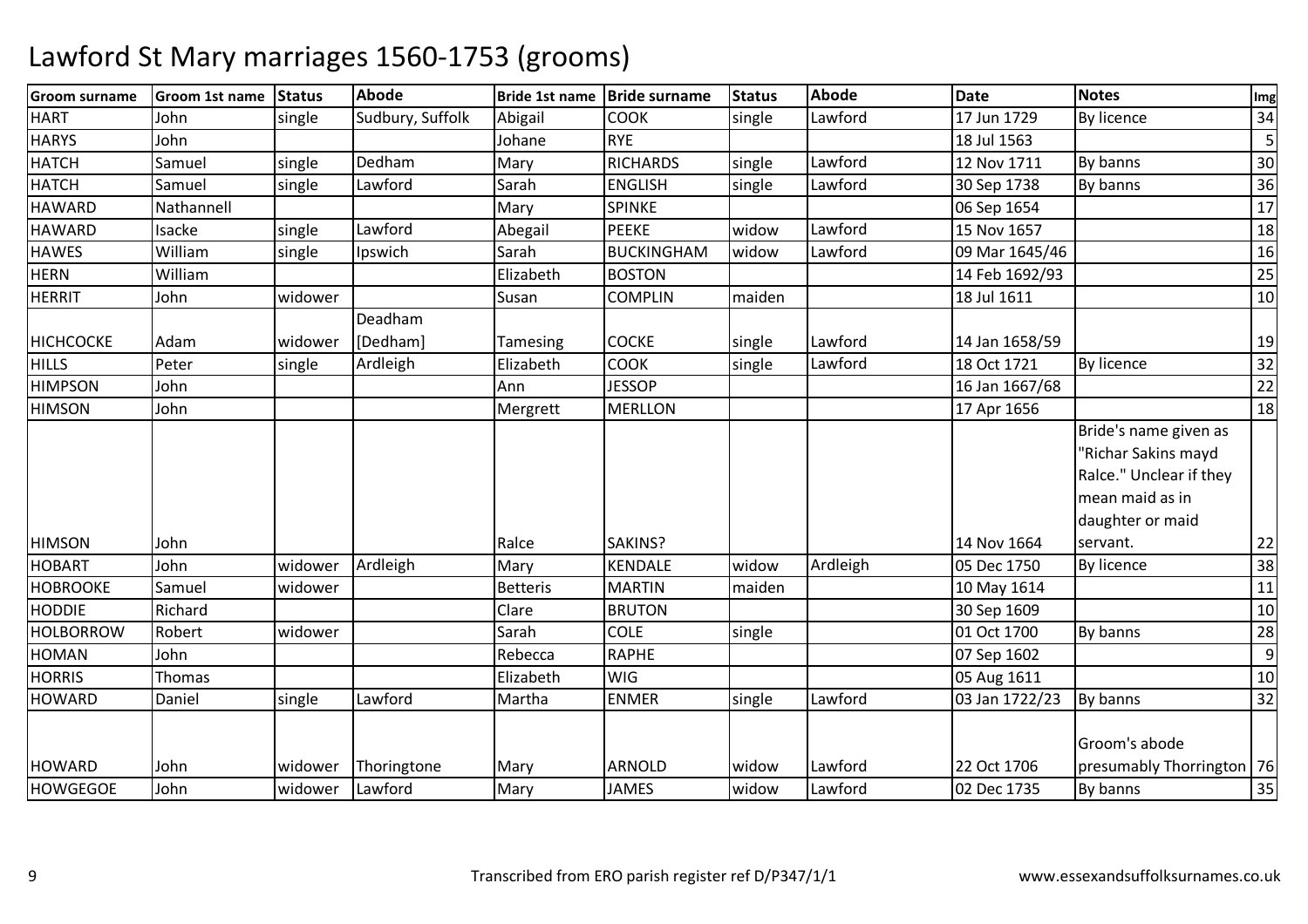| <b>Groom surname</b> | Groom 1st name | Status  | <b>Abode</b>         | <b>Bride 1st name</b> | <b>Bride surname</b> | <b>Status</b> | Abode              | <b>Date</b>    | <b>Notes</b>               | Img              |
|----------------------|----------------|---------|----------------------|-----------------------|----------------------|---------------|--------------------|----------------|----------------------------|------------------|
|                      |                |         | <b>Great Clafton</b> |                       |                      |               |                    |                |                            |                  |
| <b>HUBBERT</b>       | William        |         | [Clacton]            | Judith                | <b>BOWES</b>         |               |                    | 28 Sep 1609    | Mr & Mrs                   | 10               |
| <b>HUFRID</b>        | Stephen        |         |                      | Elizabeth             | <b>WOODLAND</b>      |               |                    | 29 Apr 1602    |                            | $\boldsymbol{9}$ |
| <b>HUGEGOE</b>       | Robert         | single  | Lawford              | Anne                  | <b>GERRARD</b>       | single        | Lawford            | 23 Jun 1720    | By banns                   | 32               |
| <b>HUGEGOE</b>       | John           | single  | Lawford              | Sarah                 | <b>HAWARD</b>        | single        | Lawford            | 08 Jun 1725    | By banns                   | $\overline{33}$  |
|                      |                |         |                      |                       |                      |               |                    |                |                            |                  |
|                      |                |         |                      |                       |                      |               |                    |                | By licence. Groom's        |                  |
|                      |                |         |                      |                       |                      |               |                    |                | abode has an extra         |                  |
|                      |                |         |                      |                       |                      |               |                    |                | word added just above      |                  |
|                      |                |         |                      |                       |                      |               |                    |                | it, presumably             |                  |
|                      |                |         |                      |                       |                      |               |                    |                | indicating whether he      |                  |
|                      |                |         |                      |                       |                      |               |                    |                | was of Bradfield           |                  |
|                      |                |         |                      |                       |                      |               |                    |                | Combust, Bradfield St      |                  |
|                      |                |         |                      |                       |                      |               |                    |                | Clare or Bradfield St      |                  |
|                      |                |         |                      |                       |                      |               |                    |                | George. Unfortunately,     |                  |
|                      |                |         |                      |                       |                      |               |                    |                | the word is pretty much    |                  |
| <b>HUNT</b>          | <b>Francis</b> | single  | Bradfield, Suffolk   | Mary                  | <b>HARRISON</b>      | single        | Cockfield, Suffolk | 09 Nov 1751    | illegible.                 | 38               |
| <b>JERMANY</b>       | James          | single  | Lawford              | Mary                  | PERYMANT             | single        | Lawford            | 05 Aug 1739    | By banns                   | 36               |
| <b>JOHNSON</b>       | John           | widower | Lawford              | Ann                   | <b>LEACH</b>         | maiden        |                    | 28 Apr 1613    |                            | 11               |
| <b>JONES</b>         | Evan           | single  | Colchester           | Phillis               | LAWRENCE             |               | Colchester         | 11 Aug 1730    | By licence                 | 34               |
| <b>JONSON</b>        | Richard        |         |                      | Johane                | <b>DOWGHTYE</b>      |               |                    | 05 Oct 1561    |                            | $\overline{4}$   |
| <b>JORDAN</b>        | Thomas         | single  | Lawford              | Mary                  | <b>REYNOLDS</b>      | single        | Lawford            | 20 May 1746    | By banns                   | 37               |
| <b>KELLOCK</b>       | Robert         | widower | Lawford              | Johan                 | <b>THORN</b>         | widow         | Little Bromley     | 30 Apr 1605    |                            | 9                |
|                      |                |         |                      |                       |                      |               |                    |                |                            |                  |
|                      |                |         |                      |                       |                      |               |                    |                | There's a possibility that |                  |
|                      |                |         |                      |                       |                      |               |                    |                | the year might be 1681 -   |                  |
| <b>KEMBALD</b>       | John           |         |                      | Ann                   | <b>MARLARD</b>       |               |                    | 12 Jul 1682    | it's not entirely clear.   | 24               |
| <b>KEMPSTER</b>      | William        | widower | Helmingham           | Anice                 | <b>KEMBALL</b>       | single        | Lawford            | 25 Jan 1646/47 |                            | 89               |
| <b>KEPERS</b>        | Edward         |         |                      | Maria                 | <b>LECHE</b>         |               |                    | 31 Jan 1592/93 |                            | $\overline{7}$   |
| KETTERIDG            | Georg          |         | Colchester           | Elizabeth             | <b>KELLOCK</b>       | maiden        |                    | 01 May 1615    |                            | 11               |
| <b>KINGE</b>         | Richarde       |         |                      | Margarett             | <b>HEGE</b>          |               |                    | 02 Feb 1561/62 |                            | $\overline{4}$   |
| KINGESBERRY          | John           |         |                      | Marget                | <b>DIGBE</b>         |               |                    | 18 Jan 1623/24 |                            | 12               |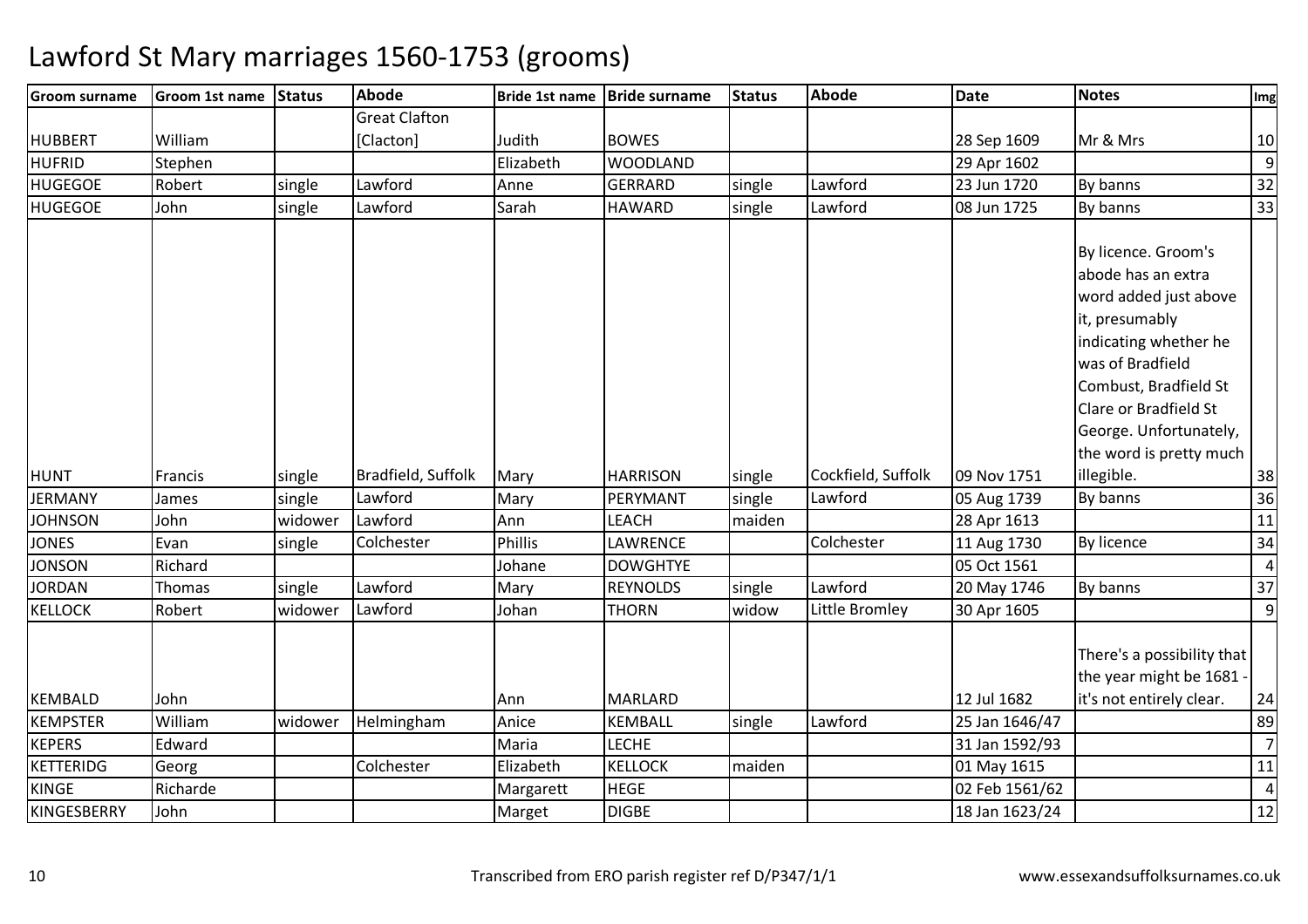| <b>Groom surname</b> | <b>Groom 1st name</b> | Status  | <b>Abode</b>        |                | Bride 1st name   Bride surname | <b>Status</b> | Abode                           | <b>Date</b>    | <b>Notes</b>              | Img            |
|----------------------|-----------------------|---------|---------------------|----------------|--------------------------------|---------------|---------------------------------|----------------|---------------------------|----------------|
|                      |                       |         |                     |                |                                |               |                                 |                | Bride's first name has    |                |
|                      |                       |         |                     |                |                                |               |                                 |                | apparently been           |                |
|                      |                       |         |                     |                |                                |               |                                 |                | abbreviated, but it's not |                |
|                      |                       |         |                     |                |                                |               |                                 |                | clear what the full       |                |
|                      |                       |         |                     |                |                                |               |                                 |                | version of her name       |                |
| <b>KINGESBURIE</b>   | Joseph                |         |                     | M_[n_]ish.     | <b>LODELL</b>                  |               |                                 | 30 Jun 1636    | should be.                | 14             |
| <b>KNAP</b>          | Thomas                |         |                     | Agnes          | <b>WHITTOPP</b>                |               |                                 | 04 Feb 1562/63 |                           | 5              |
| <b>KNAPP</b>         | Abram.                | widower | Dedham              | Amy            | <b>ARCHER</b>                  | single        | Dedham                          | 19 Aug 1731    | By licence                | 34             |
|                      |                       |         | <b>Bromley Mag.</b> |                |                                |               |                                 |                |                           |                |
| <b>KNOLLER</b>       | Richard               | widower | (Great Bromley)     | Mary           | <b>SPINK</b>                   | single        | Lawford                         | 09 Sep 1729    | By licence                | 34             |
| <b>KNOWLES</b>       | Thomas                | widower | Manningtree         | Abigail        | <b>BROWN</b>                   | widow         | Manningtree                     | 16 Aug 1711    | <b>By licence</b>         | 30             |
| <b>KNOWLING</b>      | John                  | single  | Little Bromley      | Sarah          | <b>WYOLL</b>                   | single        | Little Bromley                  | 15 Oct 1713    | By banns                  | 31             |
| <b>LAPPIDG</b>       | William               | single  | Elmstead            | Anne           | <b>JINNINS</b>                 |               | Little Bromley                  | 27 Sep 1711    | By licence                | 30             |
|                      |                       |         |                     |                |                                |               | Straitford                      |                |                           |                |
| LAYE                 | Robert                | widower | Dedham              | Elizab.        | OVERALL                        | maiden        | [Stratford]                     | 12 Jan 1614/15 | <b>By licence</b>         | 11             |
| <b>LEYNER</b>        | Robert                |         | Manningtree         | Ann            | <b>HUGHS</b>                   |               | Manningtree                     | 23 Apr 1702    |                           | 28             |
| LILLEY               | Henry                 | single  | Lawford             | Susan          | <b>BOUGHTEN</b>                | single        | Lawford                         | 15 Oct 1741    | By banns                  | 36             |
| <b>LINNING</b>       | Richard               |         |                     | Anne           | <b>HARRYS</b>                  |               |                                 | 06 Jan 1585/86 |                           | $6 \mid$       |
| <b>LISLE</b>         | Jordan                | single  | Colchester          | Katharine      | <b>HILLS</b>                   | widow         | Chattisham, Suffolk 29 Mar 1743 |                | <b>By licence</b>         | 36             |
| <b>LITTELBURY</b>    | John                  |         |                     | <b>Bridget</b> | <b>ALLONN</b>                  |               |                                 | 24 Oct 1655    |                           | 18             |
|                      |                       |         |                     |                |                                |               |                                 |                | Bride's surname not in    |                |
| <b>LOCKER</b>        | William               |         |                     | <b>Briget</b>  |                                |               |                                 | 27 Feb 1649/50 | register.                 | 88             |
| <b>LONGE</b>         | John                  |         |                     | Barbery        | <b>KETTELL</b>                 |               |                                 | 12 May 1561    |                           | $\overline{4}$ |
| LOW                  | John                  | single  | Manningtree         | Elizabeth      | <b>KEMBLE</b>                  | single        | Lawford                         | 14 Aug 1716    |                           | 31             |
| <b>LUCAS</b>         | Robert                | widower | East Bergholt       | Elizabeth      | <b>SAYKINS</b>                 | widow         | Lawford                         | 08 Mar 1708/9  | <b>By licence</b>         | 30             |
| <b>LUFFKIN</b>       | Thos.                 | single  | Lawford             | Hannah         | <b>EAGLE</b>                   | single        | Lawford                         | 20 Nov 1730    | By banns                  | 34             |
| <b>LUFKIN</b>        | Thomas                | widower |                     | Martha         | <b>RIVET</b>                   | widow         | Dedham                          | 19 Mar 1667/68 |                           | 22             |
| LUGAR                | Philipp               | widower | Ardleigh            | Ann            | LEWS                           | widow         | Dedham                          | 26 Jun 1728    | By licence                | 33             |
| <b>LYSTER</b>        | John                  |         |                     | Margaret       | <b>WIGG</b>                    |               |                                 | 15 Oct 1601    |                           | 8              |
| <b>MALTON</b>        | John                  |         |                     | Susanna        | <b>MAY</b>                     |               |                                 | 26 Apr 1698    | By banns                  | 26             |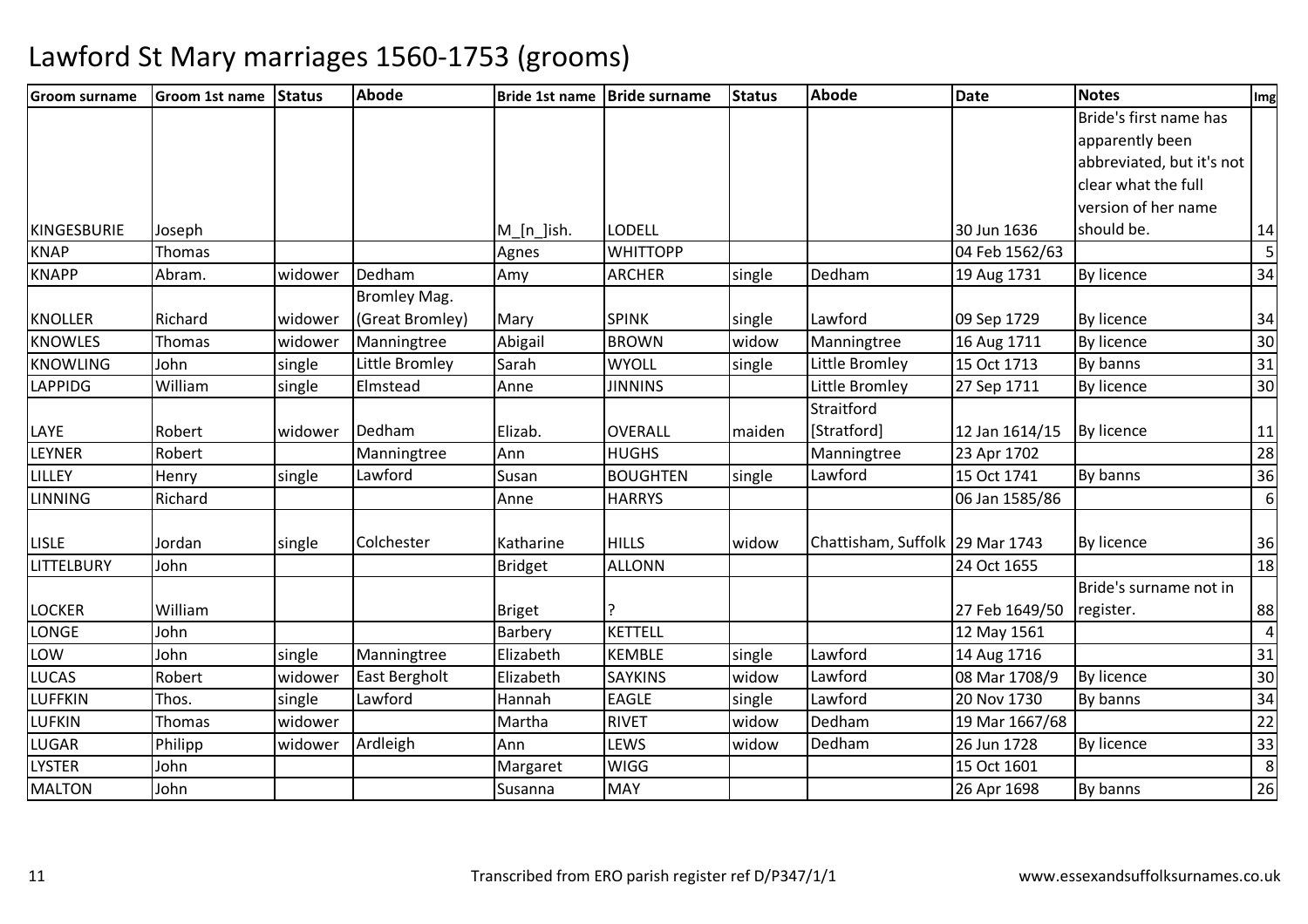| <b>Groom surname</b> | <b>Groom 1st name</b> | Status   | <b>Abode</b>         | <b>Bride 1st name</b> | <b>Bride surname</b> | <b>Status</b> | <b>Abode</b> | <b>Date</b>    | <b>Notes</b>                                                                                                                  | Img             |
|----------------------|-----------------------|----------|----------------------|-----------------------|----------------------|---------------|--------------|----------------|-------------------------------------------------------------------------------------------------------------------------------|-----------------|
|                      |                       |          |                      |                       |                      |               |              |                | Groom's surname                                                                                                               |                 |
| <b>MAN</b>           | Richard               | bachelor |                      | Susan                 | <b>SMYE</b>          | maiden        |              | 12 Oct 1605    | abbreviated to Ma.                                                                                                            | 9               |
|                      |                       |          |                      |                       |                      |               |              |                | Bride's surname hard to                                                                                                       |                 |
| <b>MAN</b>           | Thomas                |          |                      | Susan                 | ROG*                 |               |              | 12 Nov 1635    | read. Rognel? Rogers?                                                                                                         | 14              |
| <b>MANINGE</b>       | John                  |          |                      | Triphina              | <b>HARSTED</b>       |               |              | 27 Oct 1597    |                                                                                                                               | 8               |
| <b>MANNING</b>       | John                  |          |                      | Johan                 | <b>WAYFARD</b>       |               | St Osyth     | 26 Jun 1606    |                                                                                                                               | 9               |
| <b>MANNING</b>       | John                  | widower  |                      | Alice                 | <b>BRETT</b>         | maiden        |              | 22 Jun 1613    |                                                                                                                               | 11              |
| <b>MANNING</b>       | Jacob                 | single   | Lawford              | Hannah                | <b>KNAPP</b>         | widow         | Lawford      | 02 Nov 1750    | By banns                                                                                                                      | 38              |
| <b>MARTIN</b>        | Matthew               |          |                      | Johan                 | <b>ROSE</b>          |               |              | 24 Jun 1602    |                                                                                                                               | 9               |
| <b>MARTIN</b>        | Abraham               |          | Ardleigh             | Susannah              | <b>HAM</b>           |               | Ardleigh     | 19 Mar 1667/68 |                                                                                                                               | 22              |
| <b>MARTIN</b>        | Philip                | single   | Lawford              | Mary                  | <b>FROSTICK</b>      | widow         | Lawford      | 14 Apr 1743    | By banns                                                                                                                      | 37              |
| <b>MARTYN</b>        | Gyles                 |          |                      | Johan                 | <b>SUYTH</b>         |               |              | 14 Jun 1562    |                                                                                                                               | 5               |
|                      |                       |          |                      |                       |                      |               |              |                | By licence. Groom's<br>abode spelt "Dehdam".<br>Bride is of Holland -<br>doesn't specify Great or<br>Little, or could even be |                 |
| <b>MASON</b>         | John                  | single   | Dedham               | Anne                  | <b>BUSHELL</b>       | single        | Holland      | 16 Apr 1723    | in the Netherlands                                                                                                            | 32              |
| <b>MAY</b>           | Arthur                | single   | Lawford              | Williman              | <b>BLOWER</b>        | single        | Lawford      | 20 Aug 1704    | By banns                                                                                                                      | 29              |
| <b>MAYE</b>          | Georg                 |          |                      | Martha                | <b>NEAVE</b>         |               |              | 04 Jul 1655    |                                                                                                                               | 18              |
| <b>MILLER</b>        | William               |          |                      | Hannah                | CRANE                |               |              | 30 Nov 1680    |                                                                                                                               | 24              |
| <b>MIXOR</b>         | John                  |          | <b>Great Bromley</b> | Anne                  | <b>FRANCIS</b>       |               | Lawford      | 29 Nov 1698    | <b>By licence</b>                                                                                                             | $\overline{26}$ |
| <b>MOUNTAGUE</b>     | Friend                | single   |                      | Mary                  | SHERMAN              | widow         |              | 03 Dec 1741    | <b>By licence</b>                                                                                                             | 36              |
| <b>MULLINS</b>       | Thomas                | single   | Ardleigh             | Sarah                 | <b>GLADDEN</b>       | single        | Ardleigh     | 19 Dec 1749    | By banns                                                                                                                      | 38              |
| <b>NEVE</b>          | Willm.                |          |                      | Margaret              | <b>NEWMAN</b>        |               |              | 12 Jul 1602    |                                                                                                                               | $\overline{9}$  |
| <b>NEVE</b>          | Willm.                |          |                      | Annis                 | <b>DRAPER</b>        |               |              | 28 Feb 1608/9  |                                                                                                                               | 10              |
| <b>NEWMAN</b>        | John                  | widower  | Lawford              | Mary                  | <b>TAYLOR</b>        | single        | Lawford      | 05 Oct 1722    | By banns                                                                                                                      | $\overline{32}$ |
| <b>NEWTON</b>        | William               | bachelor |                      | Marie                 | <b>BULLER</b>        | maiden        |              | 16 Nov 1613    | By licence.                                                                                                                   | 11              |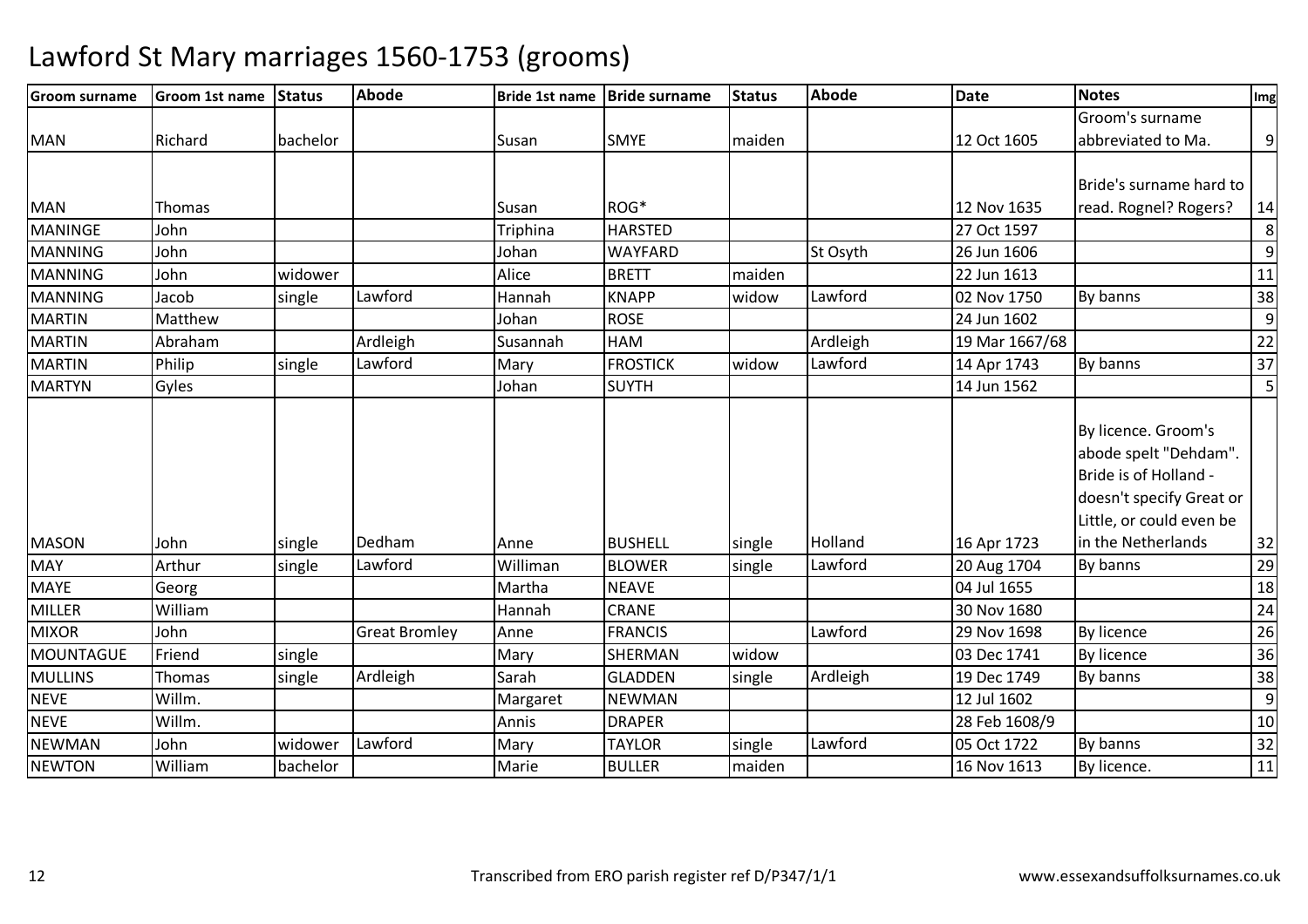| <b>Groom surname</b> | Groom 1st name Status |         | <b>Abode</b>     |           | Bride 1st name Bride surname | <b>Status</b> | Abode            | <b>Date</b>    | <b>Notes</b>            | Img              |
|----------------------|-----------------------|---------|------------------|-----------|------------------------------|---------------|------------------|----------------|-------------------------|------------------|
|                      |                       |         |                  |           |                              |               |                  |                |                         |                  |
|                      |                       |         |                  |           |                              |               |                  |                | Groom's parish written  |                  |
|                      |                       |         |                  |           |                              |               |                  |                | as Frston - might it be |                  |
| <b>NICOLSON</b>      | Isacke                |         | Frston           | Priscilla | <b>JOSAYNIE</b>              |               |                  | 12 Jan 1641/42 | Friston in Suffolk?     | 15               |
| <b>NORMAN</b>        | Roberte               | widower | Mistley          | Mary      | <b>DOBSON</b>                | widow         |                  | 08 Apr 1647    |                         | 89               |
| <b>NORMAND</b>       | John                  | single  | Manningtree      | Sarah     | <b>DURRANT</b>               | widow         | Lawford          | 21 Nov 1717    | By banns                | 32               |
| <b>NOTE</b>          | Robert                |         |                  | Ann       | <b>HANNC</b>                 | widow         |                  | 25 Oct 1585    |                         | $\boldsymbol{6}$ |
| <b>NUN</b>           | Edward                | single  |                  | Elizabeth | <b>BIRCH</b>                 | single        |                  | 08 Feb 1704/5  | By banns                | 29               |
| <b>OFFORD</b>        | John                  | single  | Lawford          | Elizabeth | <b>BACON</b>                 | single        | Lawford          | 18 Jun 1713    | By banns                | 31               |
| <b>OLBONE</b>        | John                  | widower | Lawford          | Sarah     | SANFORD                      | widow         | Lawford          | 24 May 1702    |                         | $\overline{28}$  |
| <b>OLBONE</b>        | John                  | single  | Lawford          | Sarah     | <b>STAMMERS</b>              | single        | Nedging, Suffolk | 23 Sep 1729    | By banns                | $\overline{34}$  |
| ORFORD               | John                  | single  | Lawford          | Anne      | <b>GLADEN</b>                | single        | Lawford          | 25 Dec 1739    | By banns                | 36               |
| <b>OSBORN</b>        | Onesymus              | widower | Lawford          | Rose      | <b>CLERK</b>                 | single        | Lawford          | 19 Jun 1727    | By banns                | $\overline{33}$  |
| PAIN                 | John                  | widower | Lawford          | Sarah     | <b>GOLDACRE</b>              |               | Little Bromley   | 09 Jun 1727    | By banns                | $\overline{33}$  |
| PAIN                 | William               | single  | Lawford          | Mary      | <b>BOUGHTON</b>              | single        | Lawford          | 19 Feb 1730/31 | By banns                | $\overline{34}$  |
| <b>PALMENT</b>       | Peter                 | widower | Lawford          | Anne      | STANNWARD                    | widow         | Dedham           | 02 Jun 1719    | By banns                | 32               |
| PAMENT               | Peter                 | widower |                  | Elisabeth | <b>OSBORN</b>                | widow         |                  | 28 Nov 1697    | By banns                | $\overline{26}$  |
| PAMMENT              | Peter                 |         |                  | Abigael   | <b>PEEKE</b>                 |               |                  | 31 Dec 1669    |                         | $\overline{22}$  |
| <b>PEACOCK</b>       | Timothy               | single  | Dedham           | Grace     | <b>LETCH</b>                 | single        | Dedham           | 21 May 1724    | <b>By licence</b>       | $\overline{32}$  |
| <b>PEACOCKE</b>      | Thomas                |         |                  | Margaret  | <b>NUN</b>                   |               |                  | 30 Mar 1616    |                         | 12               |
| <b>PEAK</b>          | John                  | single  | Lawford          | Elizabeth | <b>ALBON</b>                 | widow         | Lawford          | 25 Dec 1694    |                         | $\overline{25}$  |
| <b>PEAK</b>          | John                  | widower | Lawford          | Mary      | <b>FRANCIS</b>               | single        | Lawford          | 29 Oct 1696    | By banns                | $\overline{26}$  |
| <b>PECKETT</b>       | William               | widower |                  | Marie     | <b>PAINE</b>                 | maiden        |                  | 15 Jul 1611    |                         | $10$             |
| <b>PEEKE</b>         | James                 | widower | <b>Bradfield</b> | Dynah     | <b>AYLEWOOD</b>              | single        | Lawford          | 05 Nov 1657    |                         | 18               |
|                      |                       |         |                  |           |                              |               |                  |                | By banns. Not clear if  |                  |
|                      |                       |         |                  |           |                              |               |                  |                | groom is also of        |                  |
| <b>PEGS</b>          | Thomas                | widower |                  | Mary      | PAIN                         | widow         | Lawford          | 14 Oct 1742    | Lawford.                | 36               |
| <b>PINSON</b>        | William               |         |                  | Rachel    | JA[NU]BES                    |               |                  | 03 Aug 1680    |                         | 24               |
| <b>PITMAN</b>        | George                | single  | Lawford          | Sarah     | <b>BEALER</b>                | single        | Lawford          | 17 Dec 1753    | By banns                | $\overline{38}$  |
| <b>PIXTON</b>        | Abraham               | widower |                  | Elizabeth | O'BRYEN                      | widow         |                  | 13 Jul 1748    | By banns                | $\overline{37}$  |
| <b>PLANTING</b>      | Thomas                | widower |                  | Grace     | <b>LEACH</b>                 | maiden        |                  | 30 Sep 1613    |                         | 11               |
| <b>PLANTON</b>       | John                  |         |                  | Elizabeth | <b>BROOKE</b>                |               |                  | 18 Jan 1626/27 |                         | $\overline{13}$  |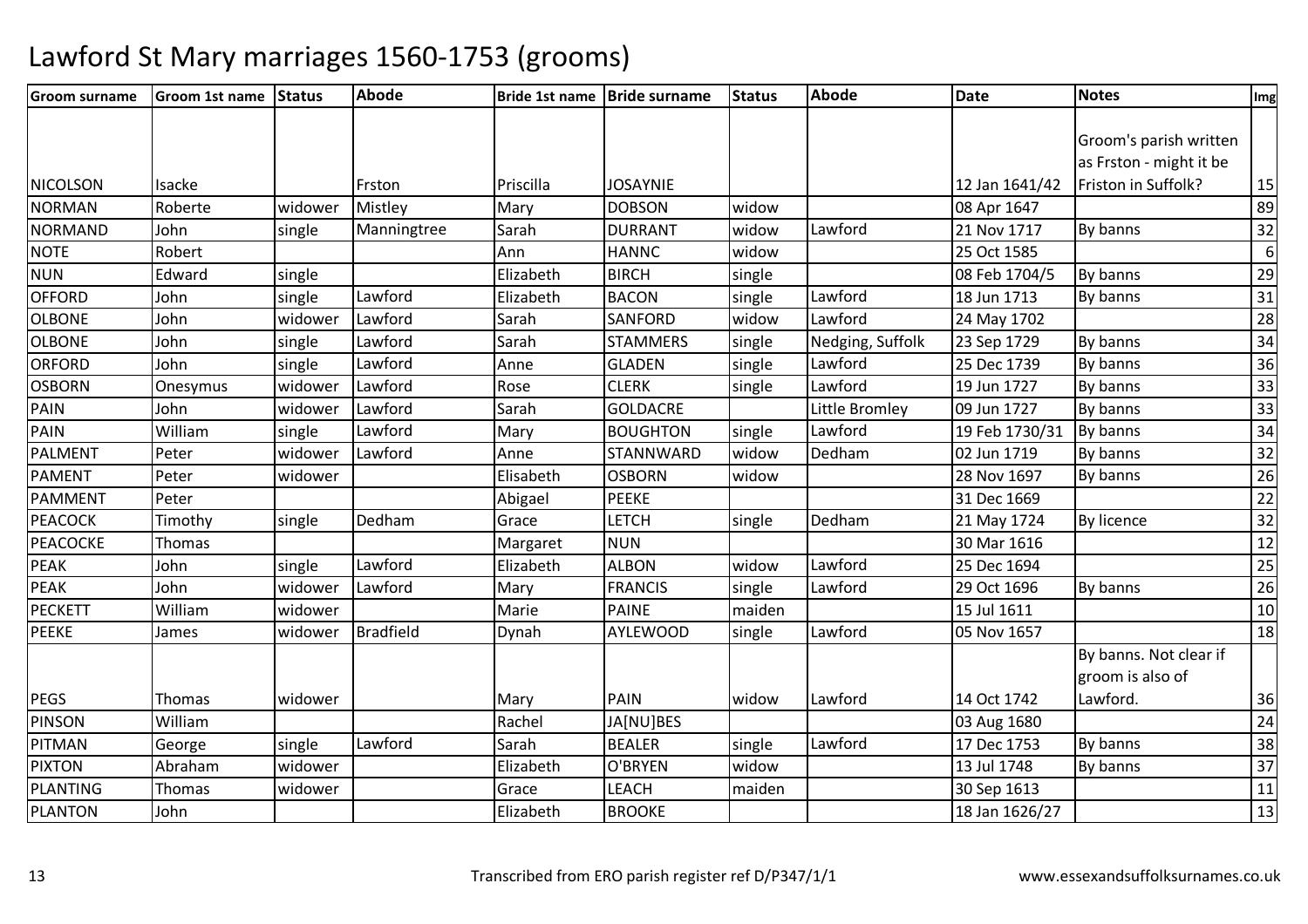| <b>Groom surname</b> | Groom 1st name | Status  | <b>Abode</b>           | <b>Bride 1st name</b> | <b>Bride surname</b> | <b>Status</b> | Abode             | <b>Date</b>    | <b>Notes</b>               | Img                     |
|----------------------|----------------|---------|------------------------|-----------------------|----------------------|---------------|-------------------|----------------|----------------------------|-------------------------|
| <b>PORTER</b>        | George         |         | Langham                | Rebekah               | <b>LUFKIN</b>        |               | Ardleigh          | 18 Aug 1692    | By licence                 | 25                      |
| <b>POTTER</b>        | Alexander      | single  | Thorpe-le-Soken        | Susannah              | <b>ARCHER</b>        | single        | Lawford           | 18 Dec 1707    | By licence                 | 30                      |
|                      |                |         |                        |                       |                      |               |                   |                | By licence. Bride's        |                         |
|                      |                |         |                        |                       |                      |               |                   |                | surname either Cope or     |                         |
| <b>POUND</b>         | Henrie         | widower |                        | Grysell               | CO[PX]E              | maiden        |                   | 25 Apr 1615    | Coxe                       | 11                      |
|                      |                |         |                        |                       |                      |               |                   |                |                            |                         |
|                      |                |         |                        |                       |                      |               |                   |                | Somewhat unhelpfully,      |                         |
|                      |                |         |                        |                       |                      |               |                   |                | the bride's surname has    |                         |
| <b>PROCTOR</b>       | Joseph         | single  | Ardleigh               | Mary                  |                      | single        | Ardleigh          | 06 Jan 1714/15 | been omitted.              | 31                      |
|                      |                |         |                        |                       |                      |               |                   |                | Not clear if groom is      |                         |
|                      |                |         |                        |                       |                      |               |                   |                | from Gt or Little          |                         |
| R[AO]LFE             | William        |         | Brumlie [Bromley] Mary |                       | <b>HECKFORD</b>      | widow         | Ardely [Ardleigh] | 08 Jan 1645/46 | Bromley                    | 16                      |
| <b>RAPHE</b>         | Robert         |         |                        | Rebecca               | <b>LECHE</b>         |               |                   | 23 Jan 1592/93 |                            | $\overline{7}$          |
|                      |                |         |                        |                       |                      |               |                   |                |                            |                         |
|                      |                |         |                        |                       |                      |               |                   |                | The Reverend Mr James      |                         |
|                      |                |         |                        |                       |                      |               |                   |                | Rathbone Rector of         |                         |
|                      |                |         |                        |                       |                      |               |                   |                | Beamont [Beaumont] in      |                         |
|                      |                |         |                        |                       |                      |               |                   |                | this County and the        |                         |
|                      |                |         |                        |                       |                      |               |                   |                | Lady Lucy Whaley, Relict   |                         |
|                      |                |         |                        |                       |                      |               |                   |                | of the Revd. Mr Thomas     |                         |
|                      |                |         |                        |                       |                      |               |                   |                | Harris late Rector of this |                         |
| <b>RATHBONE</b>      | James          |         |                        | Lucy                  | <b>WHALEY</b>        |               |                   | 18 Apr 1700    | Parish. By licence.        | 28                      |
| <b>REE</b>           | John           |         |                        | Agnes                 | <b>SPINKES</b>       |               |                   | 25 Jan 1595/96 |                            | $\overline{7}$          |
|                      |                |         | Stowmarket,            |                       |                      |               |                   |                |                            |                         |
| <b>RENNALDS</b>      | John           | single  | Suffolk                | Sarah                 | <b>THROVY</b>        | single        | Lawford           | 06 Jul 1701    | <b>By licence</b>          | 28                      |
| <b>RICHARDSON</b>    | William        | widower | Lawford                | Mary                  | <b>HOWGEGOE</b>      | widow         | Lawford           | 05 Oct 1748    | By banns                   | 37                      |
| RIDDLESDALE          | William        |         | Lawford                | Sarah                 | <b>PHILLIPS</b>      |               | Lawford           | 09 Nov 1675    |                            | 23                      |
| RIDDLESDALE          | John           | single  | Lawford                | Mary                  | <b>ABBOT</b>         | single        | Lawford           | 09 Feb 1734/35 | By licence                 | 35                      |
| <b>ROGERS</b>        | Robert         | single  | Dedham                 | Hannah                | <b>FOX</b>           | widow         | Dedham            | 26 Nov 1730    | By licence                 | 34                      |
| <b>ROLFE</b>         | John           | widower | Lawford                | Elizebeth             | PILLGRIME            | single        | <b>Tendring</b>   | 22 Oct 1657    |                            | 18                      |
| <b>RUFFELER</b>      | Willm.         |         |                        | Rebecka               | <b>WHITTOP</b>       |               |                   | 18 Nov 1582    |                            | $\overline{\mathbf{5}}$ |
|                      |                |         |                        |                       |                      |               |                   |                |                            |                         |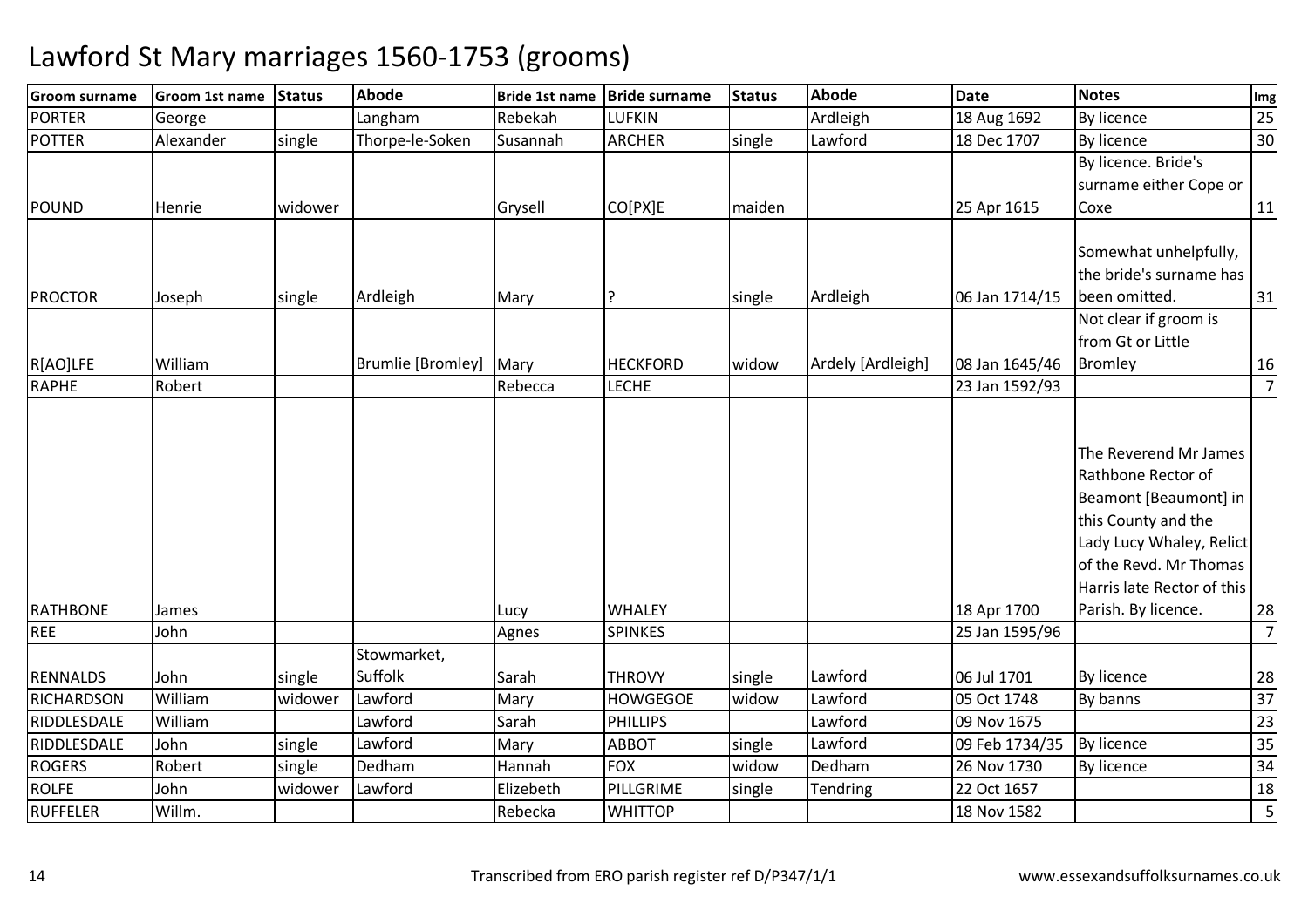| <b>Groom surname</b> | Groom 1st name  | <b>Status</b> | <b>Abode</b>        | <b>Bride 1st name</b> | <b>Bride surname</b> | <b>Status</b> | Abode               | <b>Date</b>    | <b>Notes</b>           | Img |
|----------------------|-----------------|---------------|---------------------|-----------------------|----------------------|---------------|---------------------|----------------|------------------------|-----|
| <b>RUNTON</b>        | <b>Nicholas</b> |               |                     | Elizabeth             | <b>FUNNELL</b>       |               |                     | 18 Mar 1701/2  |                        | 28  |
| <b>RYE</b>           | John            |               |                     | Margaret              | <b>KING</b>          |               |                     | 23 Nov 1600    |                        | 8   |
|                      |                 |               | Woodbridge,         |                       |                      |               |                     |                |                        |     |
| <b>SACKER</b>        | John            | widower       | Suffolk             | Elizabeth             | <b>GREEN</b>         | widow         | Lawford             | 07 Jul 1730    | <b>By licence</b>      | 34  |
| <b>SALKINS</b>       | John            | single        | Chappell            | Sarah                 | <b>GIBSON</b>        |               | Nayland             | 21 Oct 1702    |                        | 29  |
| <b>SALLOWS</b>       | Robert          | single        | Wrabness            | Mary                  | <b>STAFFORD</b>      | single        | Lawford             | 26 Mar 1706    | By banns               | 29  |
| <b>SALMON</b>        | John            | single        | Dedham              | Esther                | <b>DOWNS</b>         | single        | Langham             | 20 Sep 1726    | By licence             | 33  |
| <b>SALTER</b>        | Thomas          |               | <b>Much Bromley</b> | Anne                  | <b>BERIFFE</b>       |               | Alsford [Arlesford] | 29 Feb 1635/36 | By licence. Mr & Mrs.  | 14  |
|                      |                 |               |                     |                       |                      |               |                     |                | Ye bannes being        |     |
| <b>SANDERS</b>       | Philip          |               |                     | Phoebe                | <b>WHITMORE</b>      |               |                     | 22 Aug 1689    | published at Dedham    | 24  |
| SARGIANT             | John            |               |                     | <b>Briget</b>         | <b>FISHER</b>        |               |                     | 26 Aug 1600    |                        | 8   |
| <b>SAWKINS</b>       | John            |               | <b>Wakes Colne</b>  | Sarah                 | PECKSALL             |               | Lawford             | 14 Dec 1671    |                        | 22  |
| <b>SAWYER</b>        | William         | widower       | Lawford             | Alice                 | <b>FRISTON</b>       | single        | Lawford             | 26 Oct 1751    | By banns               | 38  |
| <b>SCOTT</b>         | Samuel          | single        | Lawford             | Margaret              | <b>WADE</b>          |               | Lawford             | 02 Oct 1733    | By banns               | 35  |
| <b>SCURREL</b>       | Robert          | single        | Mistley             | Hellen                | <b>COLE</b>          | widow         | Little Bromley      | 06 Jan 1712/13 | By banns               | 31  |
| <b>SHED</b>          | Mathew          | single        | Lawford             | Sarah                 | <b>BASKET</b>        | single        | Little Bromley      | 08 Nov 1716    | By banns               | 31  |
| <b>SHELDRACK</b>     | Soloman         |               |                     | Margaret              | <b>BENNET</b>        |               |                     | 13 Jan 1626/27 |                        | 13  |
|                      |                 |               |                     |                       |                      |               |                     |                | No date. Presumably    |     |
|                      |                 |               |                     |                       |                      |               |                     |                | happened at the end of |     |
| SHELDRAKE            | Rosing          |               |                     | Margaret              | <b>WEELER</b>        |               |                     | * * 1586       | the year.              | 6   |
| SHELDRAKE            | Sallomon        |               |                     | Allyc                 | <b>HALL</b>          | widow         |                     | 01 Nov 1597    |                        | 8   |
| SHERMAN              | Nathaniel       | single        | Lawford             | Sarah                 | <b>HOBROOK</b>       | widow         | Lawford             | 01 Jul 1713    | By banns               | 31  |
| <b>SIDA</b>          | Daniel          | single        | Dedham              | Elizabeth             | <b>SHERMAN</b>       | single        | Colchester          | 24 Dec 1726    | By licence             | 33  |
| <b>SIMPSON</b>       | Thomas          | single        | Colchester          | Abigail               | WOODWARD             | single        | Lawford             | 17 Dec 1746    | <b>By licence</b>      | 37  |
| <b>SKOLDEN</b>       | Daniel          | widower       | Lawford             | Mary                  | <b>PENNY</b>         | widow         | Manningtree         | 22 Oct 1739    | By banns               | 36  |
| <b>SMITH</b>         | John            | widower       | Langham             | Susannah              | <b>GOUGH</b>         | widow         |                     | 06 Dec 1650    |                        | 88  |
| <b>SMITH</b>         | Georg           | widower       | Little Bromley      | Susan                 | <b>FLANDERFLASH</b>  | single        | Lawford             | 08 Oct 1657    |                        | 18  |
| <b>SMITH</b>         | John            | single        | Thorpe              | Susan                 | <b>ROLFE</b>         | single        | Lawford             | 22 Oct 1657    |                        | 18  |
|                      |                 |               |                     |                       |                      |               |                     |                | By banns. Bride's      |     |
|                      |                 |               |                     |                       |                      |               |                     |                | surname lost on page   |     |
| <b>SMITH</b>         | John            | single        | Thorpe-le-Soken     | Susanna               | MILLISO*             | single        | Lawford             | 25 Sep 1695    | edge.                  | 25  |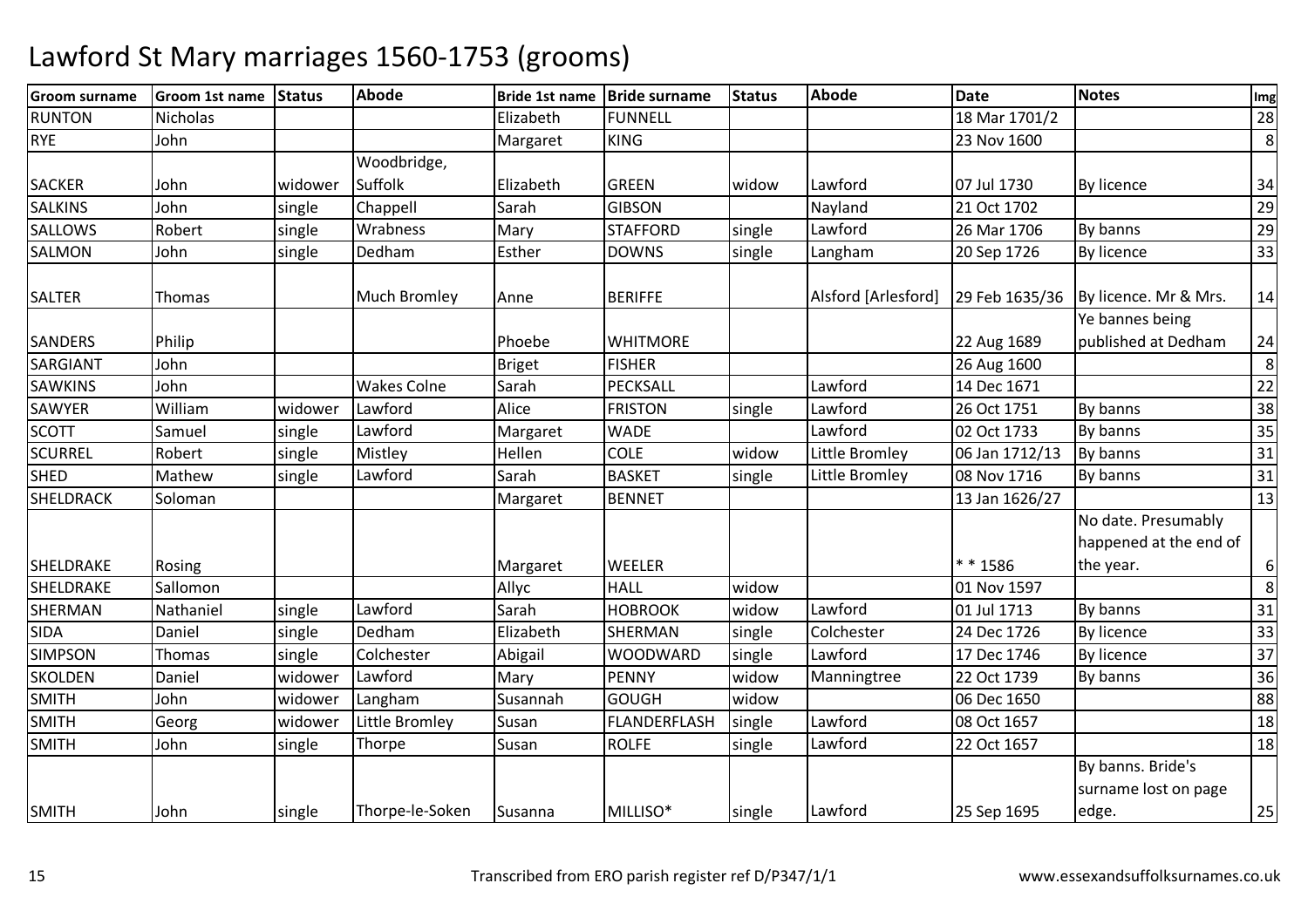| <b>Groom surname</b> | Groom 1st name | <b>Status</b> | <b>Abode</b>                | <b>Bride 1st name</b> | <b>Bride surname</b> | <b>Status</b> | Abode      | <b>Date</b>    | <b>Notes</b>           | Img             |
|----------------------|----------------|---------------|-----------------------------|-----------------------|----------------------|---------------|------------|----------------|------------------------|-----------------|
| <b>SMITH</b>         | John           | single        | Lawford                     | Elizabeth             | <b>EAGLE</b>         | single        | Lawford    | 16 Sep 1722    | By banns               | 32              |
| <b>SMITH</b>         | James          | single        | Manningtree                 | Sarah                 | <b>PRATT</b>         | single        | Dedham     | 28 May 1747    | By licence             | 37              |
| <b>SMYE</b>          | John           | widower       | Lawford                     | Sara                  | <b>HORTON</b>        | maiden        | Dedham     | 24 Feb 1611/12 |                        | 10              |
| <b>SMYE</b>          | Leonard        |               |                             | Mari                  | <b>LEECH</b>         |               |            | 29 Jun 1636    |                        | 14              |
| <b>SMYTH</b>         | Thomas         |               |                             | Anne                  | <b>HALL</b>          |               |            | 07 Aug 1586    |                        | 6               |
| SNELLING             | John           | widower       | Wivenhoe                    | Mary                  | <b>AYLETT</b>        | widow         | Colchester | 06 Aug 1689    | <b>By licence</b>      | 24              |
| SOUGGET              | James          | single        | <b>Bradfield</b>            | Sarah                 | <b>ALBONE</b>        | single        | Lawford    | 07 Apr 1724    | By banns               | 32              |
|                      |                |               | Little Clafton              |                       |                      |               |            |                |                        |                 |
| <b>SPARKE</b>        | Francis        |               | [Clacton]                   | Sara                  | <b>COOKE</b>         |               | Lawford    | 21 Sep 1609    |                        | 10              |
| SPARROW              | John           |               |                             | Ann                   | <b>MUNT</b>          |               |            | 17 Feb 1701/2  |                        | 28              |
| <b>SPENCER</b>       | Thomas         |               |                             | Mary                  | <b>LECHE</b>         | widow         |            | 20 Nov 1595    |                        | $\overline{7}$  |
| <b>SPINKE</b>        | Roberte        |               |                             | Katheryne             | <b>HALL</b>          |               |            | 24 Jan 1593/94 |                        | $\overline{7}$  |
| <b>STUD</b>          | Nathaniel      | widower       | Lawford                     | Martha                | <b>COOK</b>          | widow         | Lawford    | 26 Feb 1722/23 | By licence             | 32              |
| <b>STUD</b>          | Nathaniel      | single        | Lawford                     | Mary                  | <b>COOK</b>          | single        | Lawford    | 09 Apr 1724    | By banns               | 32              |
| <b>STUD</b>          | Nathaniel      | widower       | Lawford                     | Mary                  | <b>DUNNINGHAM</b>    | widow         | Lawford    | 14 Apr 1743    | By banns               | 37              |
| <b>STUDDE</b>        | John           |               | Lawford                     | Mary                  | <b>WILLES</b>        |               | Lawford    | 09 Mar 1651/52 |                        | 88              |
| <b>STUDE</b>         | John           |               |                             | Sarah                 | <b>GAUTON</b>        |               |            | 14 Nov 1654    |                        | $\overline{17}$ |
| <b>STUNHARD</b>      | Edward         | bachelor      |                             | Patience              | <b>BOND</b>          | widow         |            | 01 Feb 1613/14 |                        | 11              |
| <b>TAYLER</b>        | Robert         | single        | Lawford                     | Susan                 | <b>WAYPOLE</b>       | single        | Lawford    | 05 Oct 1727    | By banns               | 33              |
| <b>TEMPLEMAN</b>     | Thomas         |               | Dedham                      | Margaret              | $CA[R_][E_$          |               | Lawford    | 26 Feb 1665/66 |                        | $\overline{22}$ |
|                      |                |               |                             |                       |                      |               |            |                | Bride's surname Paver  |                 |
| <b>THATHARD</b>      | Rychard        |               |                             | Johane                | PA[NV]ER             |               |            | 03 Feb 1584/85 | or Paner               | 5               |
|                      |                |               | <b>Bromley Par. (Little</b> |                       |                      |               |            |                |                        |                 |
| <b>THORN</b>         | James          | single        | Bromley)                    | Mary                  | <b>SAUNDERS</b>      | widow         | Dedham     | 29 Sep 1730    | By licence             | 34              |
| <b>THORP</b>         | John           |               | <b>Much Bromley</b>         | Margaret              | <b>WOOD</b>          | widow         | Lawford    | 23 Oct 1677    |                        | $\overline{23}$ |
| TILLINGHAM           | Philipp        | widower       | <b>Brantham</b>             | Phoebe                | <b>CHAPLIN</b>       |               | Brantham   | 03 Dec 1728    | <b>By licence</b>      | $\overline{33}$ |
| <b>TOWERS</b>        | Joseph         | single        | East Bergholt               | Jane                  | <b>BAUTREY</b>       | widow         | Harwich    | 22 Jul 1746    | By licence             | $\overline{37}$ |
|                      |                |               |                             |                       |                      |               |            |                | Bride's surname not in |                 |
| <b>TRAFORD</b>       | Gorge          |               |                             | Elizabeth             |                      |               |            | 24 Sep 1650    | register.              | 88              |
| <b>TURNER</b>        | Thos.          | single        | Lawford                     | Sarah                 | RICHARDSON           | single        | Lawford    | 10 Sep 1753    | By licence             | $\overline{38}$ |
| <b>TYLER</b>         | Henry          |               | Ardleigh                    | Mary                  | <b>HOLDEN</b>        |               | Lawford    | 04 Jan 1705/6  | By licence             | 29              |
| <b>VINCE</b>         | Obadiah        | widower       | Lawford                     | Elizabeth             | <b>HASTED</b>        | widow         | Lawford    | 17 Oct 1695    | By banns               | 26              |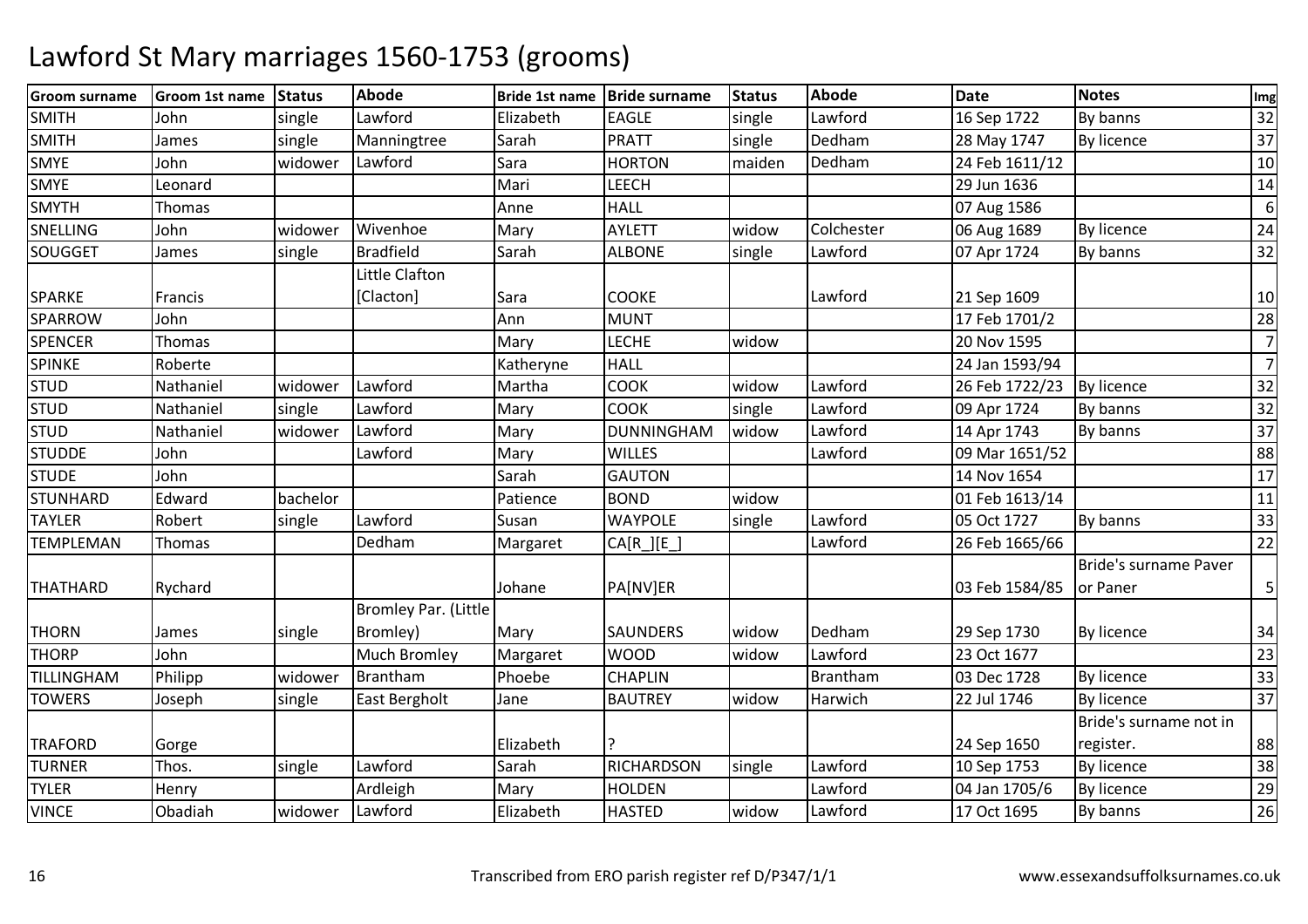| <b>IGroom surname</b> | <b>Groom 1st name</b> | <b>Status</b> | <b>Abode</b>     | Bride 1st name | <b>Bride surname</b> | <b>Status</b> | Abode          | <b>Date</b>             | <b>Notes</b>          | Img |
|-----------------------|-----------------------|---------------|------------------|----------------|----------------------|---------------|----------------|-------------------------|-----------------------|-----|
| <b>WARD</b>           | John                  | single        | Layham, Suffolk  | Sarah          | <b>GARNAM</b>        | widow         | Lawford        | 02 Jun 1720             | By banns              | 32  |
|                       |                       |               |                  |                |                      |               |                |                         |                       |     |
| <b>WARNER</b>         | Robert                | bachelor      | Boxtede [Boxted] | Elizabeth      | <b>KELER</b>         | widow         | Lawford        | 02 Jun 1612             | <b>By licence</b>     | 11  |
| <b>WARREN</b>         | Robert                |               | Mistley          | Elizabeth      | <b>FRANCES</b>       |               | Lawford        | 04 Sep 1689             | By licence            | 24  |
| <b>WASP</b>           | Robert                | single        | Lawford          | Elizabeth      | <b>ESLIN</b>         | single        | Lawford        | 30 Sep 1747             | By banns              | 37  |
|                       |                       |               |                  |                |                      |               |                |                         | No bride's name in    |     |
| <b>WAYMAN</b>         | William               | single        | Manningtree      |                |                      |               |                | 30 May 1738             | register.             | 36  |
| <b>WEB</b>            | John                  | single        |                  | Elizabeth      | <b>PLAMPIN</b>       | single        |                | 25 Nov 1712             | By banns              | 31  |
| <b>WEBB</b>           | John                  |               | <b>Bradfield</b> | Mary           | <b>BAKER</b>         |               | Lawford        | 30 Apr 1607             |                       | 9   |
|                       |                       |               |                  |                |                      |               | East Berhault  |                         |                       |     |
| <b>WELOR</b>          | John                  |               | London           | Sarah          | <b>BRANSON</b>       |               | [Bergholt]     | 22 Mar 1651/52 Mr & Mrs |                       | 88  |
|                       |                       |               |                  |                |                      |               |                |                         | Bride's surname might |     |
|                       |                       |               |                  |                |                      |               |                |                         | be a mangling of      |     |
| <b>WENTT</b>          | Edmund                |               |                  | Elynor         | <b>GADYNOWGH</b>     |               |                | 02 Sep 1560             | "Gardener"            | 4   |
| <b>WEST</b>           | John                  | widower       |                  | Agnes          | <b>JUDE</b>          | maiden        | Little Bromley | 01 Nov 1610             |                       | 10  |
| <b>WHATLOCKE</b>      | Abraham               |               |                  | Susan          | <b>MAN</b>           |               |                | 22 Jul 1616             |                       | 12  |
| <b>WHENERY</b>        | Thomas                |               | Benham, Suffolk  | Ann            | <b>RUIGGLES</b>      |               |                | 25 Apr 1628             | By licence            | 13  |
| <b>WHISLAY</b>        | Nathaniel             | single        | Lawford          | Elizabeth      | <b>SEEBORN</b>       | single        | Lawford        | 21 Aug 1743             | By banns              | 37  |
| <b>WHITTMORE</b>      | Nathanael             |               |                  | Deborah        | <b>DOWNS</b>         |               | Dedham         | 19 May 1691             | By licence            | 25  |
| <b>WIGG</b>           | Robert                | widower       | <b>Bradfield</b> | Mary           | <b>HOEMAN</b>        |               | Lawford        | 01 Feb 1665/66          |                       | 22  |
| <b>WILKINSON</b>      | Henry                 | widower       | Dedham           | Sarah          | TAYLOR               | single        | Dedham         | 26 Jul 1727             | <b>By licence</b>     | 33  |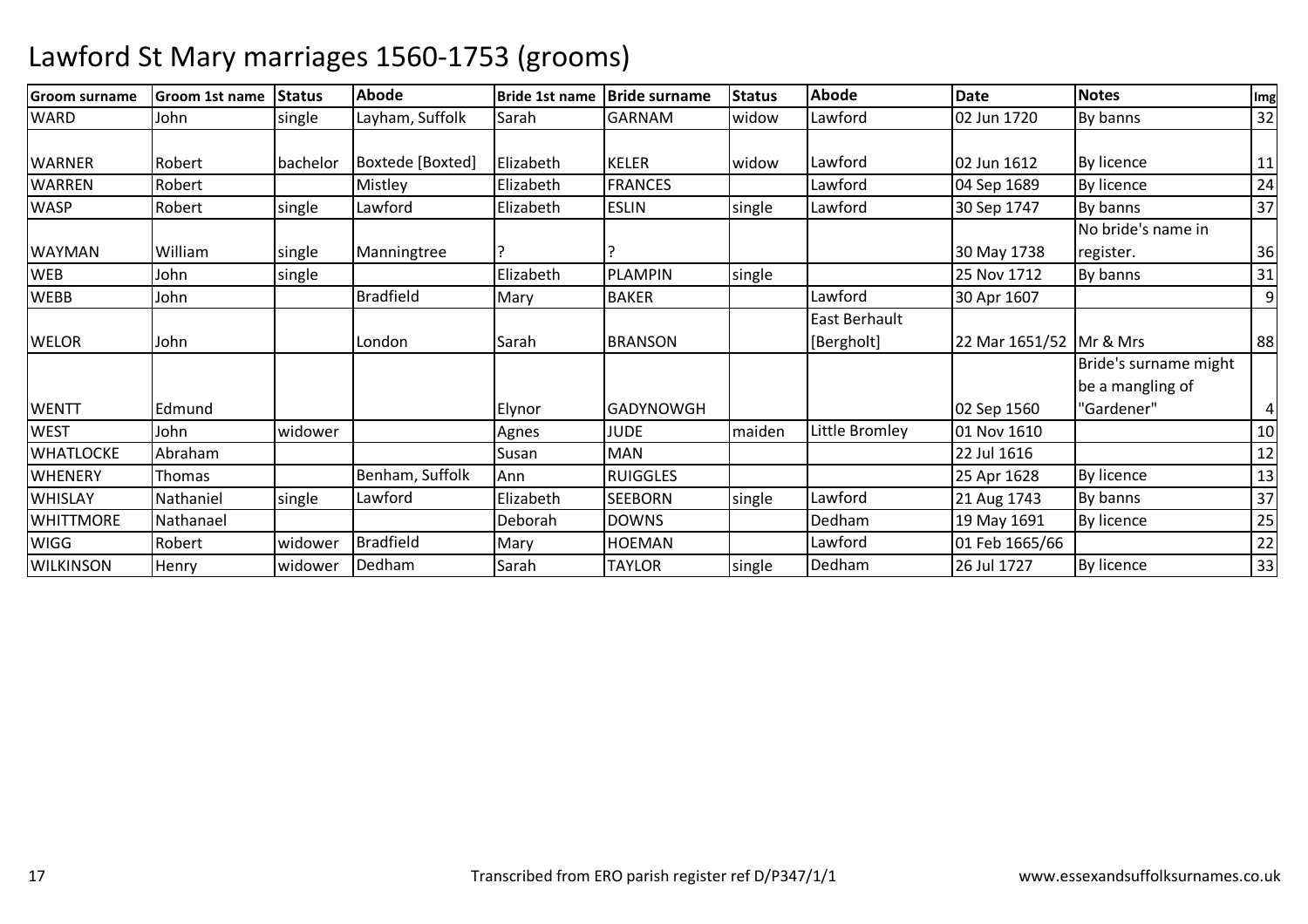| <b>Groom surname</b> | <b>Groom 1st name</b> | Status  | <b>Abode</b>     |                | Bride 1st name Bride surname | <b>Status</b> | <b>Abode</b>     | <b>Date</b>    | <b>Notes</b>              | Img             |
|----------------------|-----------------------|---------|------------------|----------------|------------------------------|---------------|------------------|----------------|---------------------------|-----------------|
|                      |                       |         |                  |                |                              |               |                  |                |                           |                 |
|                      |                       |         |                  |                |                              |               |                  |                | By licence. End of        |                 |
|                      |                       |         |                  |                |                              |               |                  |                | bride's surname lost on   |                 |
|                      |                       |         |                  |                |                              |               |                  |                | the edge of the page, so  |                 |
|                      |                       |         |                  |                |                              |               |                  |                | appears as FA[R_]*.       |                 |
|                      |                       |         |                  |                |                              |               |                  |                | However, marriages        |                 |
|                      |                       |         |                  |                |                              |               |                  |                | were accidentally         |                 |
|                      |                       |         |                  |                |                              |               |                  |                | entered on another        |                 |
|                      |                       |         |                  |                |                              |               |                  |                | page (image 49) and       |                 |
|                      |                       |         |                  |                |                              |               |                  |                | crossed out - the bride's |                 |
|                      |                       |         |                  |                |                              |               |                  |                | surname is clearly        |                 |
| <b>WILKINSON</b>     | Charles               | single  | Harwich          | <b>Bridget</b> | <b>FARLEY</b>                | single        | Harwich          | 26 Sep 1745    | Farley there.             | 37              |
| <b>WILLS</b>         | John                  |         |                  | Sara           | <b>MORRELL</b>               |               | Dovercourt       | 26 Apr 1655    |                           | 18              |
|                      |                       |         |                  |                |                              |               |                  |                |                           |                 |
|                      |                       |         |                  |                |                              |               |                  |                | Groom's surname might     |                 |
|                      |                       |         |                  |                |                              |               |                  |                | be abbreviated.           |                 |
|                      |                       |         |                  |                |                              |               |                  |                | Probably Winder or        |                 |
| <b>WINDE</b>         | Nathaniel             |         |                  | Elizabeth      | <b>ROCHESTER</b>             |               |                  | 27 Jan 1647/48 | Winden                    | 89              |
| <b>WINGE</b>         | William               |         | Wix              | Margaret       | <b>SKELTON</b>               |               | <b>Bradfield</b> | 08 May 1627    | By licence                | $\overline{13}$ |
|                      |                       |         |                  |                |                              |               |                  |                | Day of month missing      |                 |
| <b>WINGE</b>         | Abraham               |         |                  | Mary           | <b>CRISPE</b>                |               |                  | * Dec 1648     | from register             | 88              |
| <b>WINGE</b>         | William               | widower | Lawford          | Elizabeth      | <b>MARSH</b>                 |               | Dedham           | 04 Jan 1648/49 |                           | 88              |
| <b>WINGE</b>         | Abraham               |         |                  | Sarah          | <b>GRIGS</b>                 |               |                  | 12 Apr 1654    |                           | $\overline{17}$ |
| <b>WINGE</b>         | Phillipe              |         |                  | Mary           | <b>SIERR</b>                 |               |                  | 24 Apr 1655    |                           | $\overline{18}$ |
| <b>WINGE</b>         | William               |         |                  | Elizabeth      | <b>LEECH</b>                 |               |                  | * Jun 1656     | Beginning of June.        | 18              |
| <b>WOOLLARD</b>      | Thomas                | single  | Stutton, Suffolk | Sarah          | <b>OXLEY</b>                 | single        | Lawford          | 03 Oct 1748    | By banns                  | 37              |
| <b>WORD</b>          | Thomas                | widower | Dedham           | Elizabeth      | <b>WATTS</b>                 |               | Dedham           | 20 Jun 1667    |                           | $\overline{22}$ |
|                      |                       |         |                  |                |                              |               |                  |                | Day of month and          |                 |
|                      |                       |         |                  |                |                              |               |                  |                | bride's name missing      |                 |
|                      |                       |         |                  |                |                              |               |                  |                | from register. Did the    |                 |
|                      |                       |         | East Berhault    |                |                              |               |                  |                | marriage actually take    |                 |
| <b>WRIGHT</b>        | John                  |         | [Bergholt]       | P:             |                              |               |                  | $* * 1648$     | place?                    | 88              |